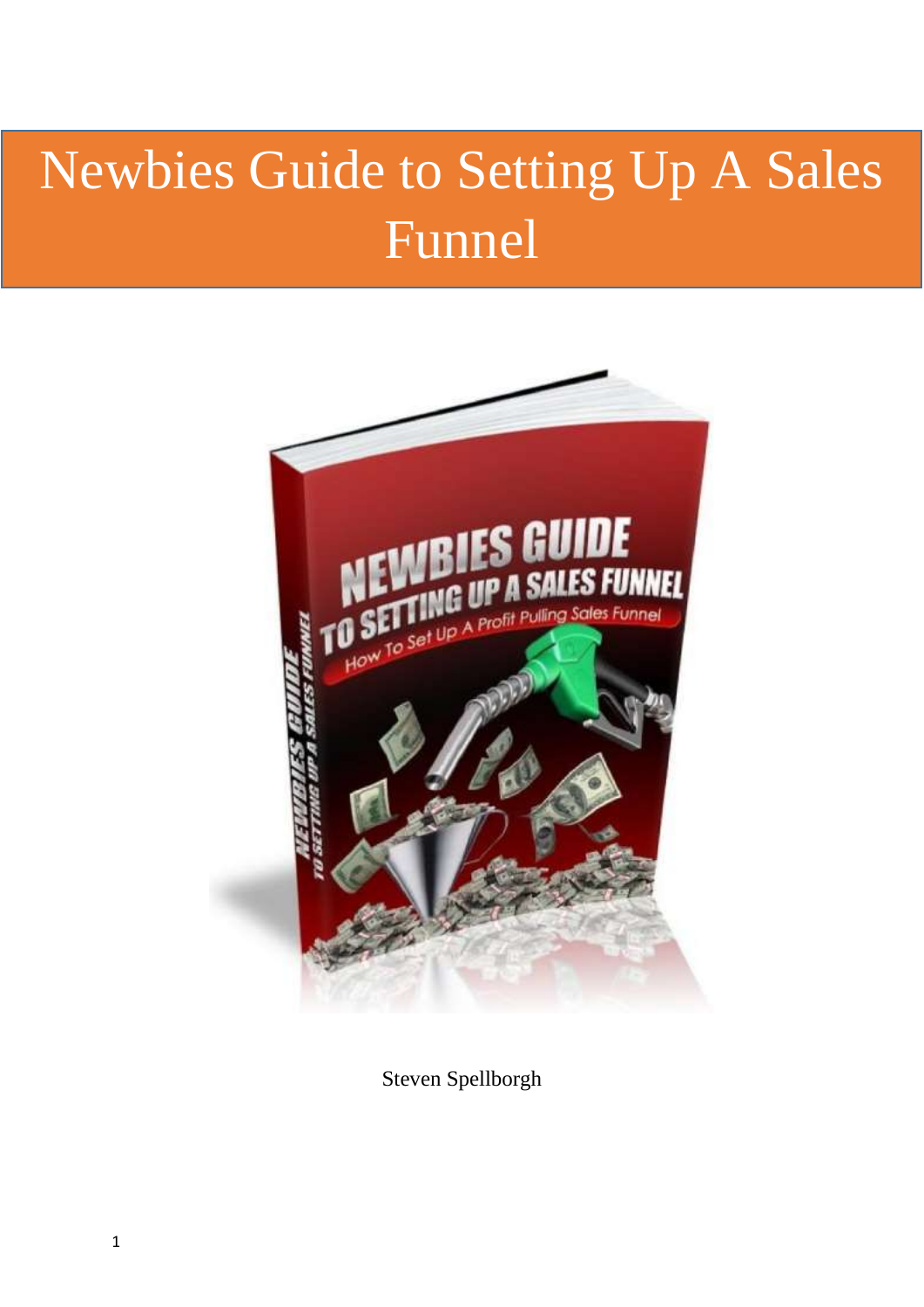#### **Limits of Liability / Disclaimer of Warranty:**

This is NOT a free ebook. You do NOT have the right either to sell this ebook or to give it free. This ebook is for your own use. You cannot sell or share the content herein.

DISCLAIMER AND/OR LEGAL NOTICES: The information presented in this ebook represents the views of the publisher as of the date of publication. The publisher reserves the rights to alter and update their opinions based on new conditions. This ebook is for informational purposes only. The author and the publisher do not accept any responsibilities for any liabilities resulting from the use of this information. While every attempt has been made to verify the information provided here, the author and the publisher cannot assume any responsibility for errors, inaccuracies or omissions. Any similarities with people or facts are unintentional. No part of this ebook may be reproduced or transmitted in any form, electronic, or mechanical, including photocopying, recording, or by any informational storage or retrieval system without expressed written, dated and signed permission from the publisher.

This report is © Copyrighted by Ginger Hill Creations. No part of this may be copied, or changed in any format, or used in any way other than what is outlined within this course under any circumstances. Violators would be prosecuted severely.







**Ginger Hills Creation** Copyright © · All Rights Reserved [http://www.GingerHillsCreations.com](http://www.gingerhillscreations.com/) **1 |** P a g e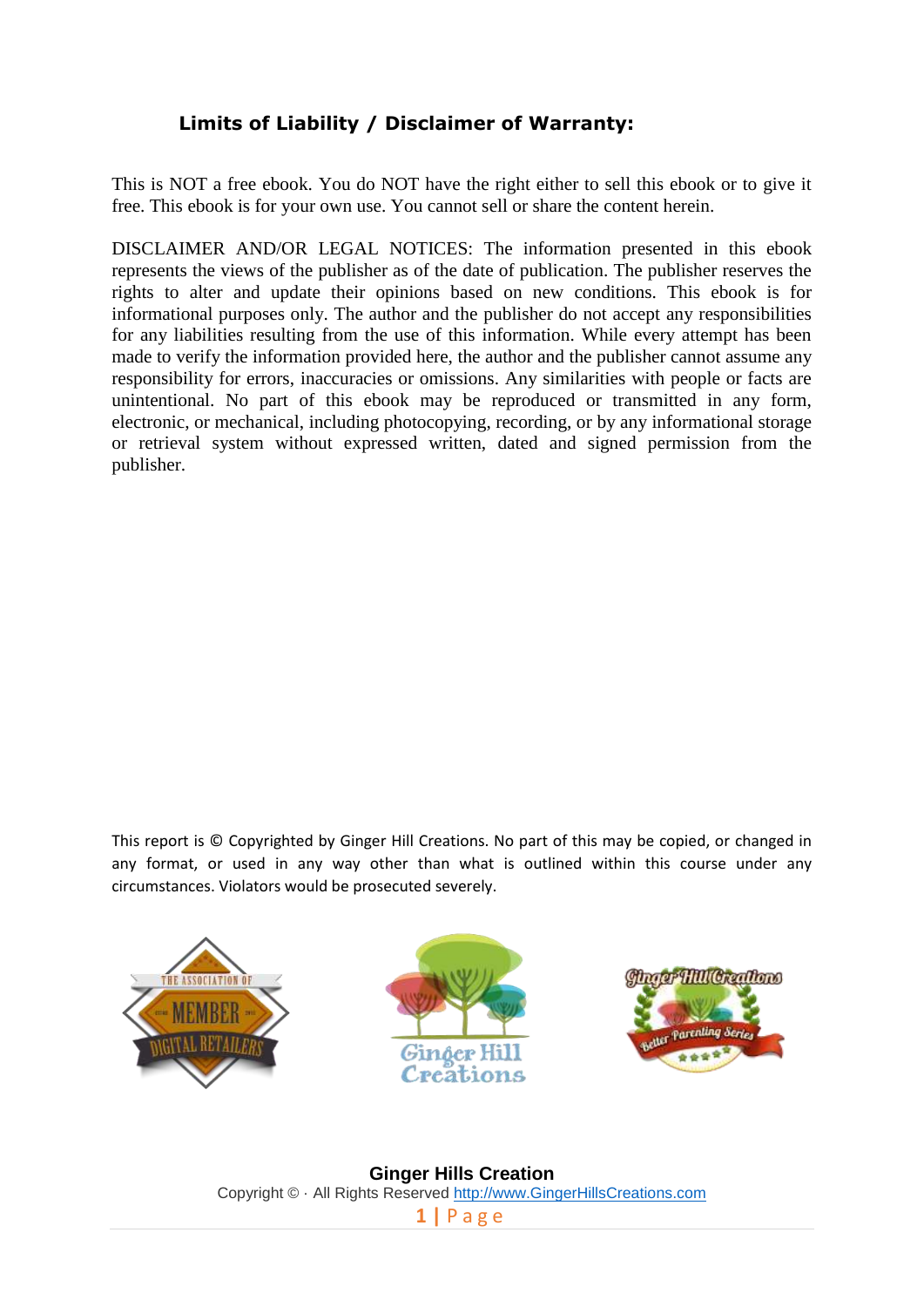# TABLE OF CONTENTS

| Leading the Customer Upwards through Different Price Points15                                         |  |  |
|-------------------------------------------------------------------------------------------------------|--|--|
|                                                                                                       |  |  |
|                                                                                                       |  |  |
|                                                                                                       |  |  |
|                                                                                                       |  |  |
|                                                                                                       |  |  |
| Building your Prospects List and Buyers List<br>.22                                                   |  |  |
|                                                                                                       |  |  |
|                                                                                                       |  |  |
|                                                                                                       |  |  |
|                                                                                                       |  |  |
|                                                                                                       |  |  |
|                                                                                                       |  |  |
|                                                                                                       |  |  |
| <b>Ginger Hills Creation</b><br>Copyright © · All Rights Reserved http://www.GingerHillsCreations.com |  |  |

**2 |** P a g e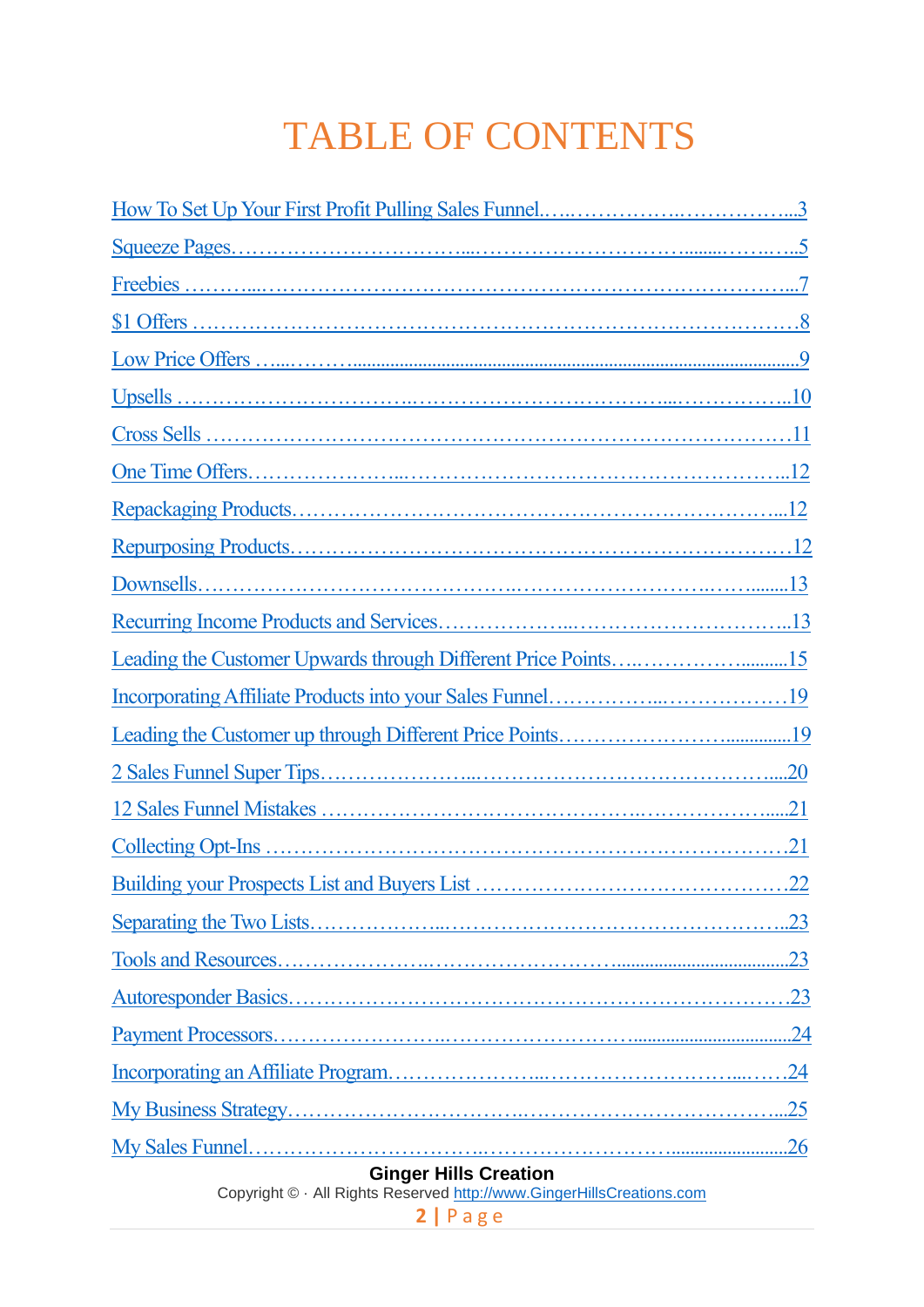# <span id="page-3-0"></span>How To Set Up Your First Profit Pulling Sales Funnel

Every internet marketer who sticks with it longer than a few months ends up with a general idea of what a "sales funnel" ought to look like. The trouble is...

- A. You often find out about sales funnels too far onwards into your marketing journey. The sales funnel you hastily create as a result ends up more as a "patch" or afterthought on your marketing strategies, instead of a vital component in your initial long-term plan.
- B. And this is the biggie everyone tends to think in "Perfect Diagram" mode.

What is "Perfect Diagram" mode? It's the phenomenon that occurs after a lifetime of reading textbooks and picture books. People imagine **simplistic, textbook perfection**, like so...



... when in reality, until you become a seasoned, experienced internet marketer, if your first sale funnel could be rendered or "translated" realistically, it might look more like this...

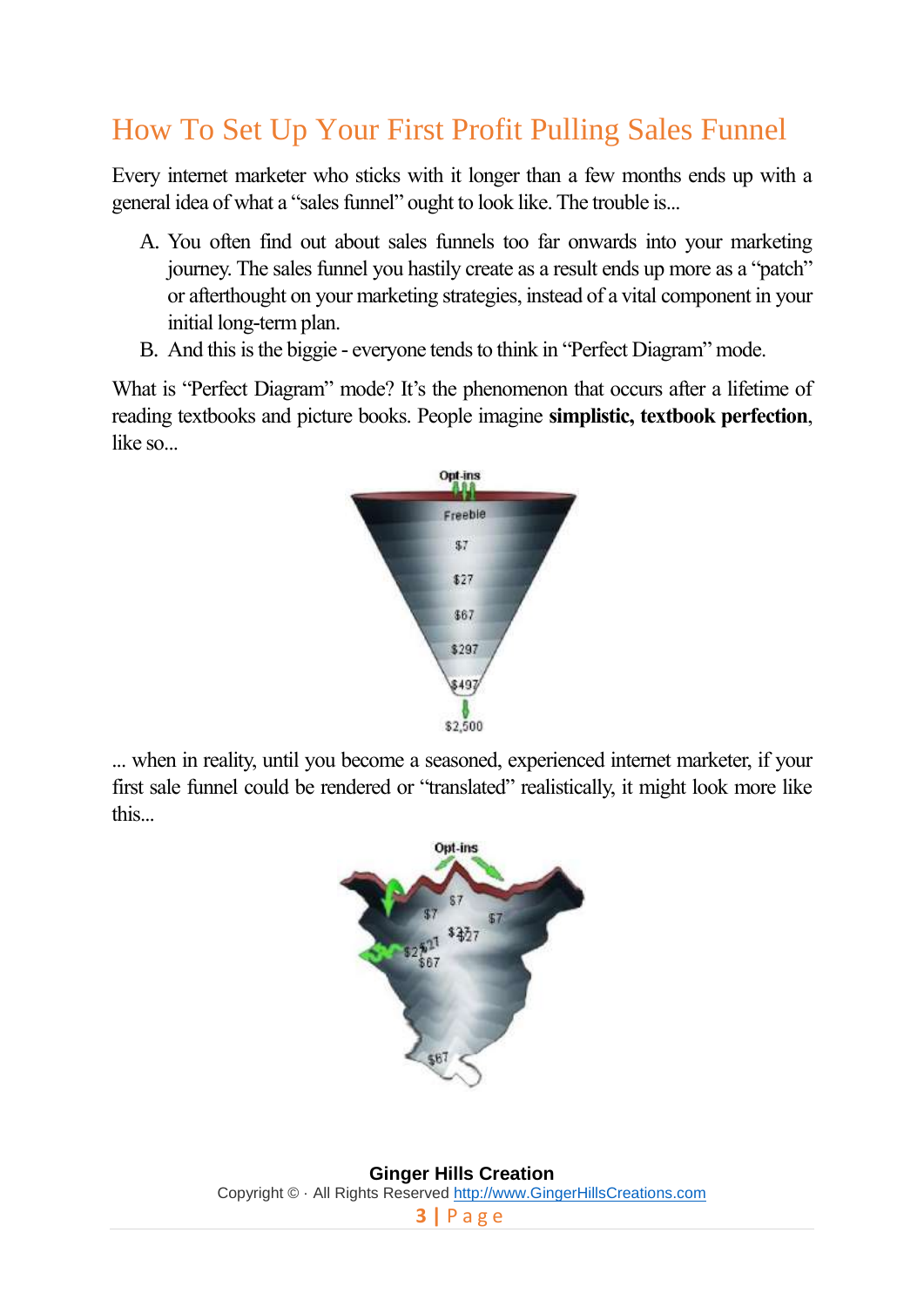So... are you really doomed to mess up your first sales funnel, so that it looks like something from a carnival Hall of Mirrors, or a psychedelic scene out of Lewis Carroll's "Alice in Wonderland?"

Of course not. This only occurs because people do not understand all the different components that go into creating a successful sales funnel. Take care of learning **about the different components**, set each one up properly – and your funnel will be 50% perfect!

So... what do you need to do, to take care of the OTHER 50%?

You need to have that **long-term marketing plan** – so your sales funnel can play an important part towards bringing your goals to successful fruition.

There are dozens of reports and posts out there, dealing with "making a long-term marketing plan", so that's not going to be our primary focus today, though we will cover the basics. Instead, we're going to take a good look at every single funnel element, so your plan won't have any invisible gaps – the sort that quickly cause problems like unnecessary **leaks** and **bottlenecks**.

You need to know how to effectively use:

- **Squeeze pages**
- **Entry points**
- **Freebies**
- **Low end offers**
- **\$1 offers**
- **Upsells**
- **Downsells**
- **Cross sells**
- **OTOs (one-time offers)**
- **Repackaging**
- **•** Repurposing
- **Recurring income products and services**

You'll also need to know how to perform **specific functions**:

- **Incorporating affiliate products into your sales funnel**
- **Leading the customer up through different price points**
- **Collecting opt ins**

#### **Ginger Hills Creation**

Copyright © · All Rights Reserved [http://www.GingerHillsCreations.com](http://www.gingerhillscreations.com/)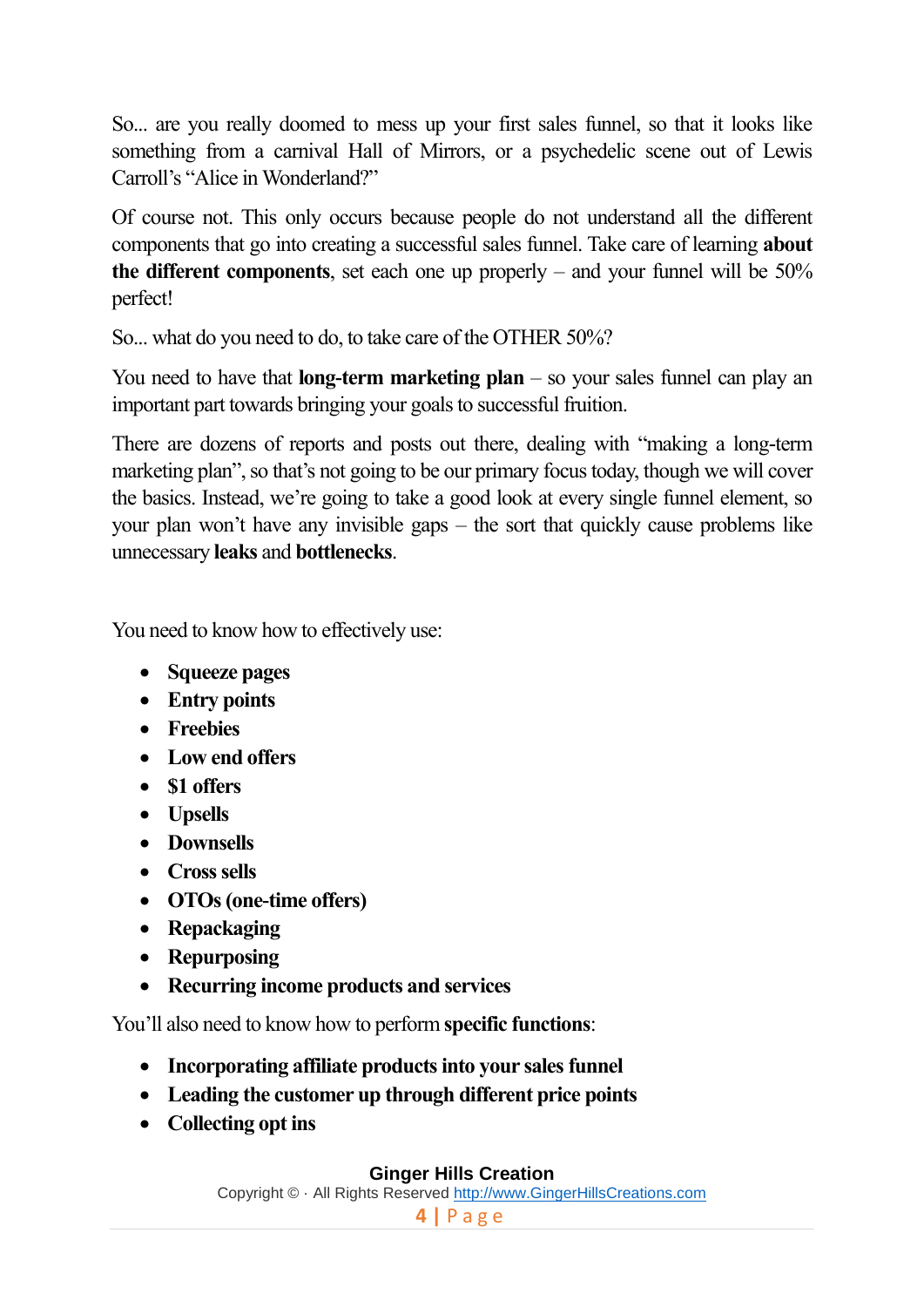- **Building buyers list and prospects list**
- **Separating the two lists**

We're going to cover those too – as well as intersperse them with **2 Sales Funnel Super Tips** – and **12 Sales Funnel Mistakes** – and more.

But don't worry: We'll pare all this down to the absolute, essential "bare bones" detail – there's nothing worse than an overload of information! Let's start with the basics...

# <span id="page-5-0"></span>Squeeze Pages

**Alternate Names**: "Landing page", "opt-in page"

A "squeeze page" exists for **one crucial purpose**: to turn readers into subscribers. Subscribers – not readers - make up **your email list**, which exists so you can track your traffic and conversions, and legally send each member emails without it being considered "spam".

How does a squeeze page get readers to part with their name and email address? It literally "squeezes" the reader until he feels he has no choice but to give up the contact information you're requesting – because he wants your **irresistible bribe** or lure that much! He may not even want to subscribe to yet another list – but he will subscribe to yours.

There are things you **must** and **must not** do, in order to create this highly desirable outcome:

| <b>DO</b>                                   | DON'T                                          |
|---------------------------------------------|------------------------------------------------|
| research and get to know your target        | put any other link but your sign up box on     |
| niche down to the smallest detail, starting | your squeeze page. (It's not there to make a   |
| with:                                       | sale or divert them to an affiliate product -  |
| General Subject - E.G.: Cooking             | it's there solely to convert readers into      |
| Niche - E.G.: Mexican Cooking               | registered subscribers!)                       |
| Sub-Niche $-$ E.G: Corn dishes              |                                                |
| include <b>bullet points</b> to list the    | make your squeeze pages overly long.           |
| main selling points. Remember               | Include just enough detail to get the job done |
| <b>Bullet</b>                               | and inspire the reader to sign up. Something   |
| <b>Points</b>                               | as small as a one-page sign up box will work   |
| Work                                        | better than a six page sales letter.           |

#### **Ginger Hills Creation**

Copyright © · All Rights Reserved [http://www.GingerHillsCreations.com](http://www.gingerhillscreations.com/)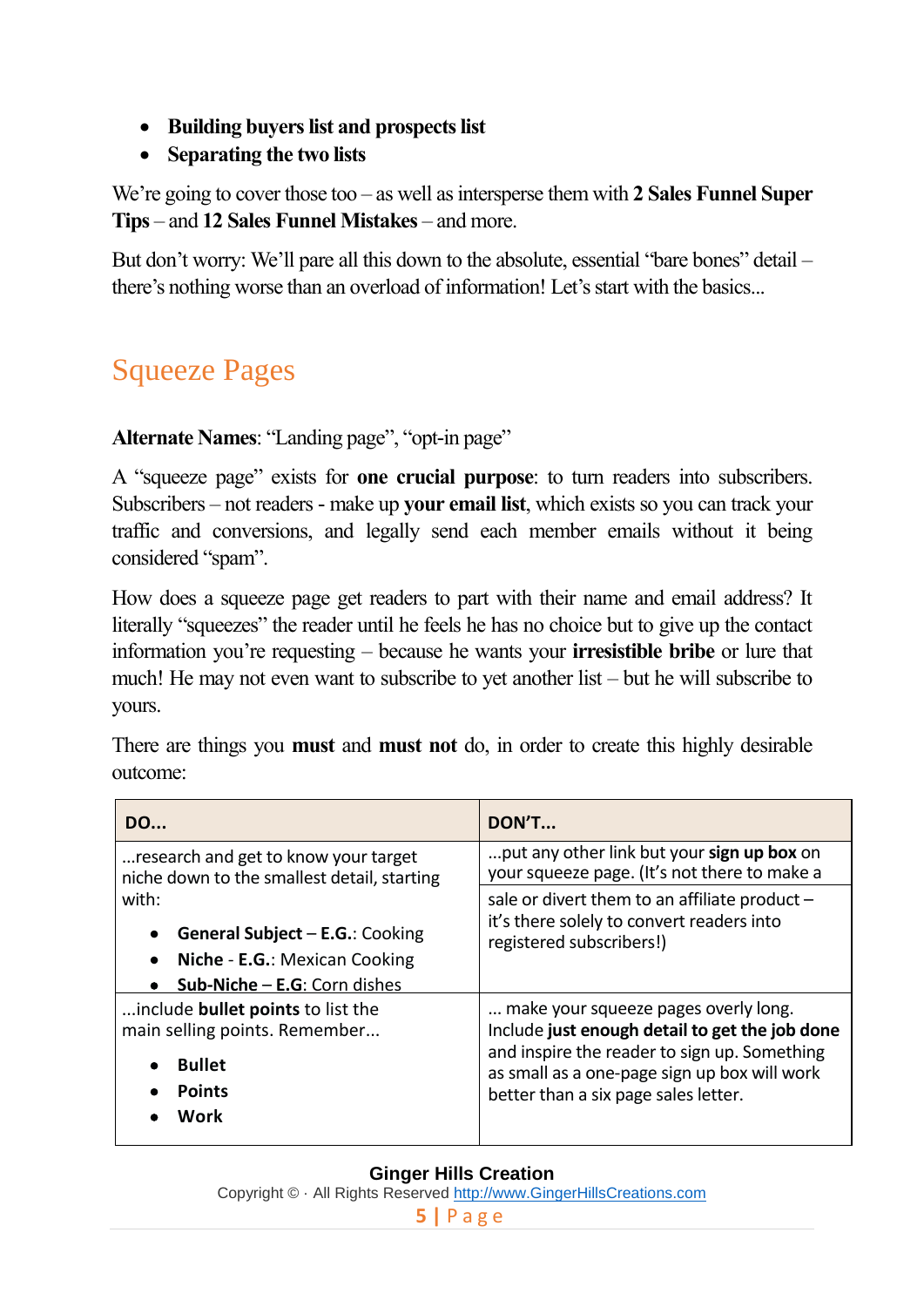| include a call to action. Yes, It's true your<br>readers are staring at textarea boxes saying: | forget your only job is to MAKE YOUR<br><b>READER BEG FOR MORE.</b> |
|------------------------------------------------------------------------------------------------|---------------------------------------------------------------------|
|                                                                                                | That's the single most important secret                             |
|                                                                                                | of squeeze page success!                                            |
| But the experts will tell you, s-p-e-l-l-i-n-<br>g out what do to next is essential.           |                                                                     |

#### **A Simple Squeeze Page Sample...**

Here's a sample of a typical short Squeeze page...On the net, this is exactly what you might see filling up your screen – a one-page squeeze.



Now, you may be looking at that example and thinking "I could write better bullets!". Great! That's what you want to be thinking! The bullets in the above example could be much more specific – which means they will be much more targeted at your ideal subscriber, increasing your opt-in success rate. But note – specific doesn't mean "giving away every detail" – it just means "more specifically designed to appeal to the exact customer you want."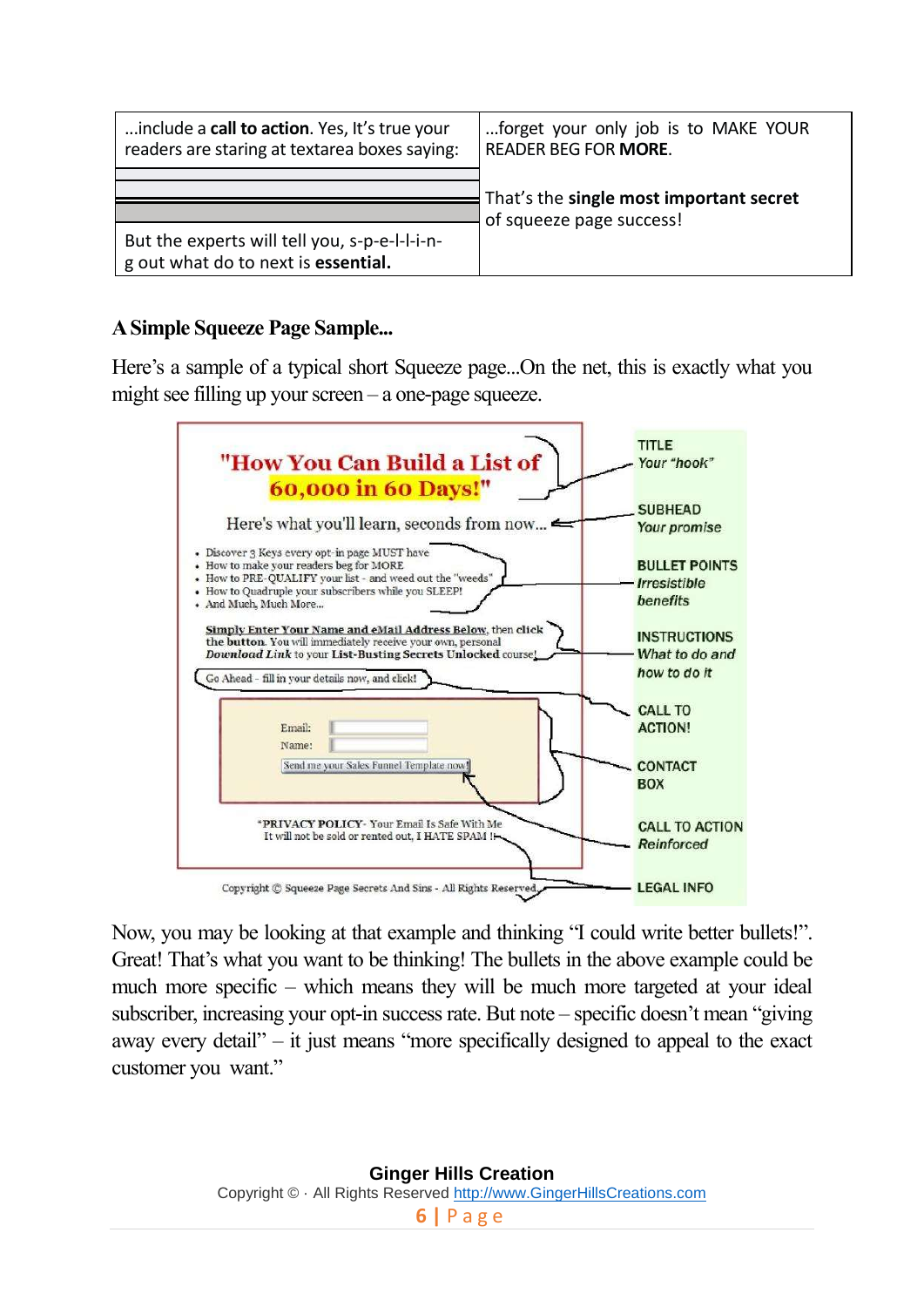#### **Entry Points**

An "entry point" is simply any external vehicle that leads readers to your squeeze page offer.

Examples:

- PPC (Pay Per Click) Advertisement
- Ezine Advertisement
- Article with resource box with link at the end of an article
- Blog Posts
- Link given in hard-copy newspaper ad or press release

These are all great traditional tactics – but there's one more "entry point" we should never forget, particularly as people become more online-marketing-savvy and harder to convince. It is rapidly becoming the most important entry point generator on the net: And that is **word of mouth**.

How do you create "word of mouth" (or "buzz") on the internet? Very easily:

- Reviews
- Twitter
- Discussion in other social media
- Forum posts

One particular hybrid blend between traditional entry point tactics and the new "word of mouth" method is the **expert recommendation**. When an authority source you really trust tells you in a review or via any of the other word of mouth methods that a product is superior, that type of social proof seems to carry greater weight than ever before.

But if you are the one doing the recommending – make sure your promise really "delivers".

# <span id="page-7-0"></span>Freebies

This is the traditional way to get people to opt in to your list. Offer a freebie that promises to **give them vital information they desperately need**, on a subject they're passionate about (and that had better be your exact niche subject!)

There are a few tried-and-true "rules" about Freebies. Observe them, and you've won most of the battle!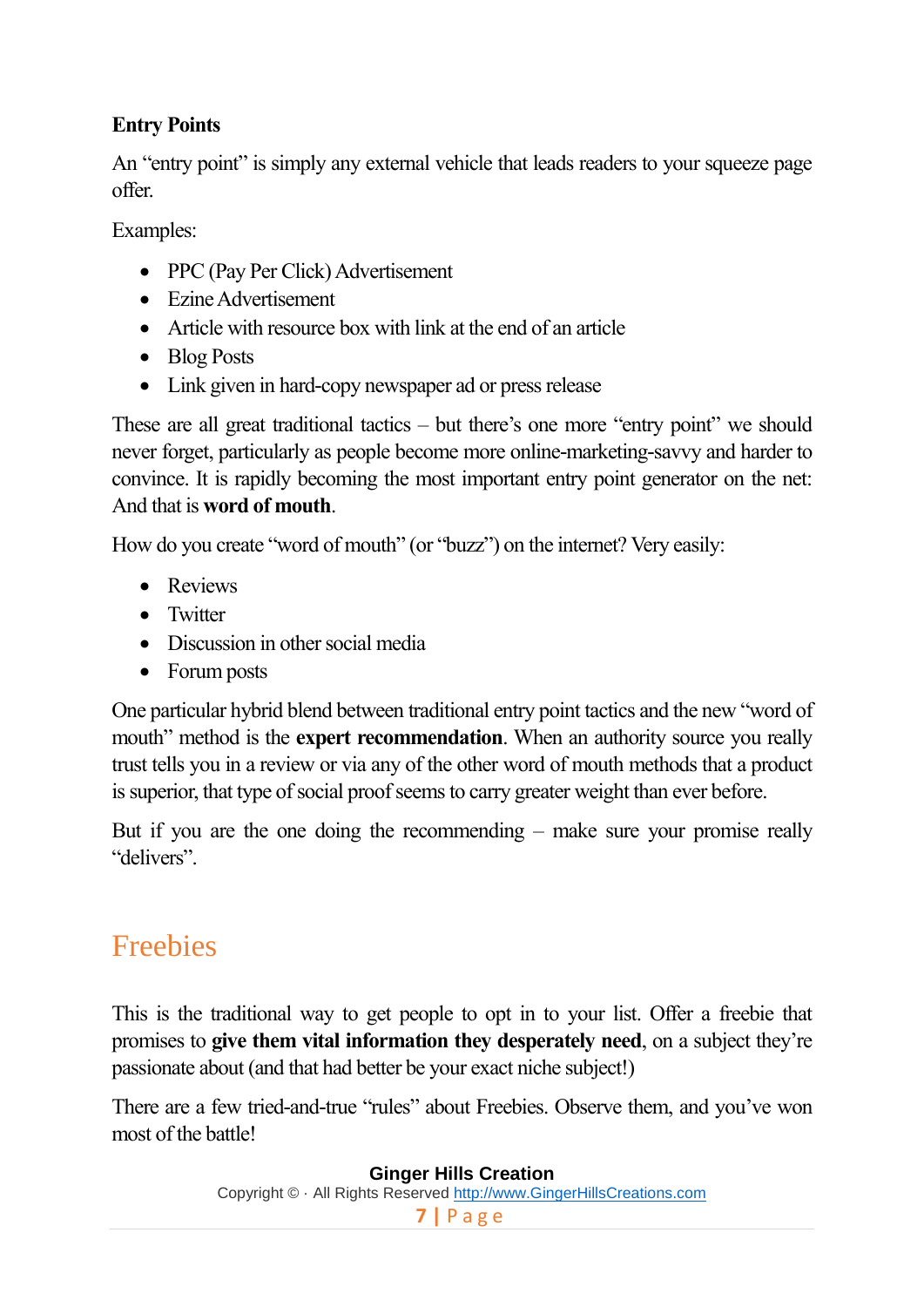- 1. Give them one or more of **your most valuable** pieces of information
- 2. Try to fill the "gap" no one has filled, or **solve the problem** that everyone's talking about, but **no one is bothering to solve**
- 3. Let them know you have **even more** detailed information or instructions
- **4. Keep your freebie short but value-packed**

The traditional way to use freebies is to "show them WHAT to do, but not HOW to do it", teasing them to buy your paid product to find out the "how". Nowadays, many marketers don't want to risk frustrating their increasingly more demanding buyers, so instead they opt to completely give away one thorough and complete piece of the puzzle – one of high value in itself, that the reader can immediately put to use.

But you don't just give your freebie away and leave it at that: You let the reader know that although that one problem or point has been dealt with,

The subject is covered much more extensively in your paid product. (In other words, lead those to the next sales funnel spiral.)

You are not limited to offering the traditional "Special Report", either. Other popular freebies you might wish to offer include:

- 5-7 day email course
- 5-7 day audio course
- Free video
- Newsletter packed with relevant tips
- Teleseminar or webinar

But whatever you choose to offer, remember these two "golden rules":

- 1. Make sure your freebie is a logical first step of your overall package of offerings, from low end to high end – in other words, make it parallel your marketing plan
- 2. Your freebie's whole purpose is to get your **ideal customer** no one else to sign up to your list

In fact, the only thing you are limited by, when designing your perfect, irresistible freebie... is your imagination.

# <span id="page-8-0"></span>\$1 Offers

Why would you ever charge a measly dollar, instead of just giving away a product for free?It all boils down to "perceived value". This sort of value should not be confused

**8 |** P a g e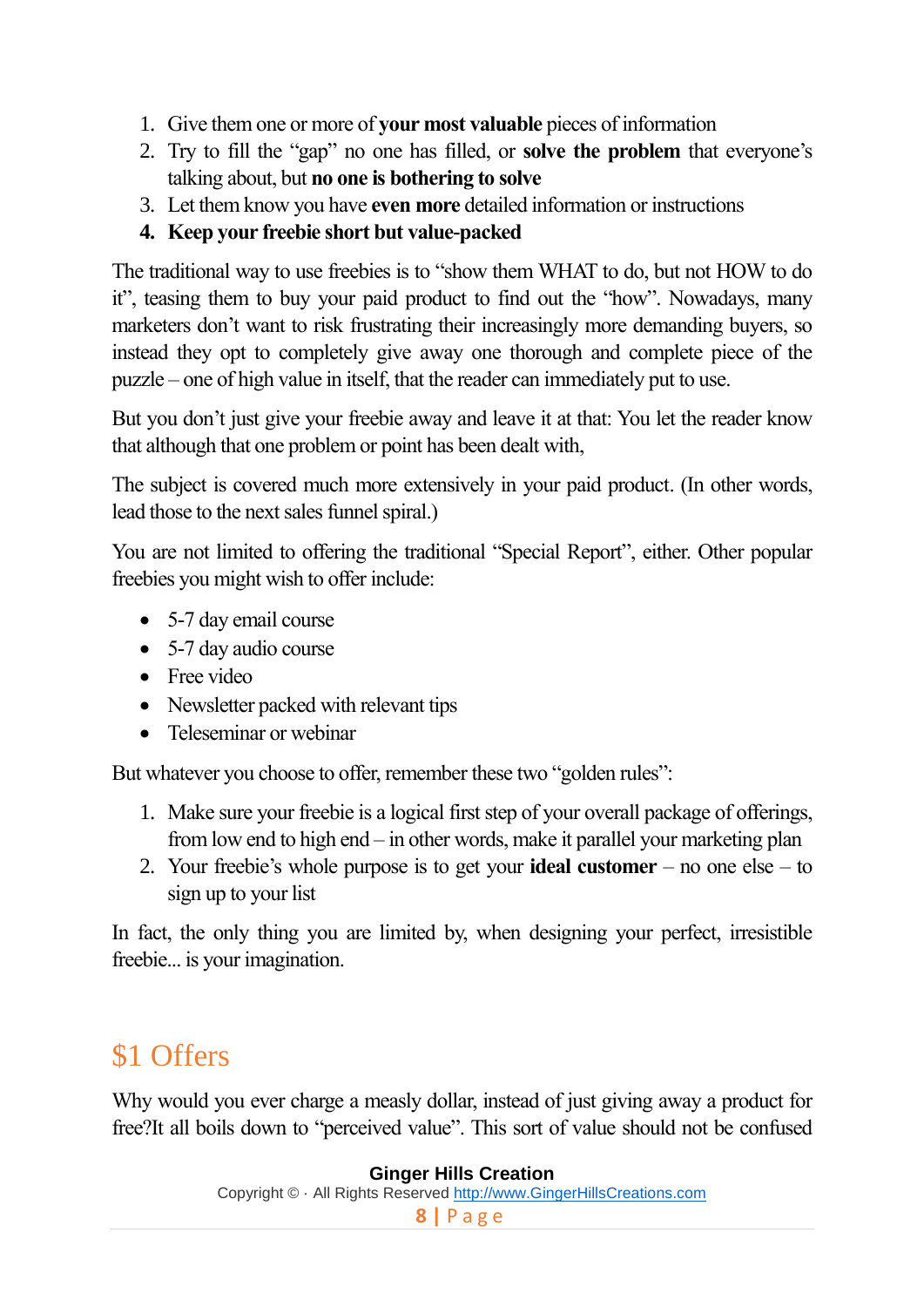with what a product is actually worth: it refers to the value attached to it by each individual.

For example, someone who loves chocolate ice cream is going to attach more value to chocolate dip than a vanilla lover – to the point of happily paying 80 cents extra in order to get that chocolate dip applied to their generic soft vanilla ice cream cone.

So am I saying that people should perceive your offering as worth only a \$1? Absolutely not!

It's just that sometimes attaching any price tag to a product can actually **increase its value in the eyes of the desired customer**: What they wouldn't touch for free, they will scramble to buy for "only" \$1. In their eyes, they are getting a PAID product ridiculously inexpensively, rather than another run-of-the-mill, worthless freebie.

Will the \$1 offer work with every product?

That's hard to answer. This is where you need to use your best judgment in evaluating your market. You need to ask yourself:

```
"Will a freebie or a $1 offer work more effectively in this particular scenario –
      and in my overall marketing plan?"
```
The only unchangeable factor? Your ideal potential customer should attach **a greater value** to your \$1 offer than would any other reader.

### <span id="page-9-0"></span>Low Price Offers

This is a solid tactic for new marketers to use in their sales funnel – but again, use your best judgment. There is no "rulebook" that says you have to follow the traditional route in placing your offerings throughout your sales funnel. Starting with a high end product is actually a good tactic – in some cases.

A more effective way to decide what to offer consists of evaluating what your specific niche market will bear – and what you want to "say" about yourself to your market (I.E. how you want them to perceive you.)

In other words, you don't have to walk around for a prescribed number of months shouting "I'm a newbie". If you have the chops – if you have the expertise your market needs (even if that's just being a few steps ahead of the people who you want as your subscribers) – go ahead! Position yourself as that expert.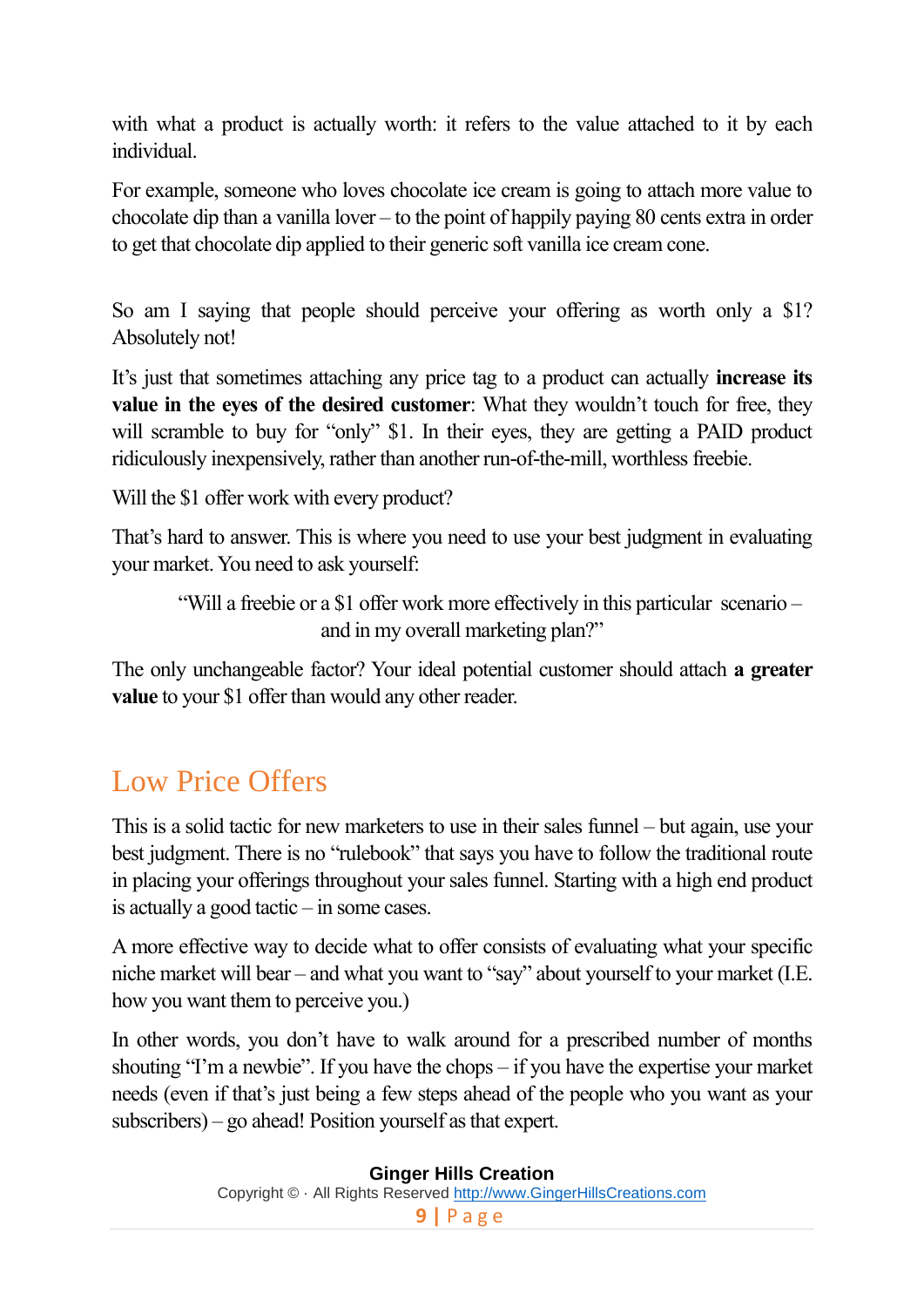And if there's a big enough demand for your product, you may find it surprisingly easy to command a higher price. (Just keep in mind the actual budget of your target group.)

In general, however, low priced initial offerings are a tried-and-true way to go.

The best way to create your first low priced offer? Present it as an exclusive, limitedtime Special Offer in an appropriate niche forum – there's usually a "Special Offers" section for members. (Just make sure you observe any rules before posting your offer, and make sure you've actually contributed helpful posts to that community, first.)

A forum Special Offer is a valuable tactic for two reasons:

- 1. It gives you feedback and hopefully testimonials from your ideal target group, so you can tweak anything that needs to be tweaked, or correct any mistakes people have pointed out.
- 2. It provides you with that highly-prized "word of mouth" and potential affiliates or JV (joint venture) partners.

When you release your Special Offer to the world at its "regular" price, you can be sure that the small adjustments you've made, the affiliates you've picked up and the word of mouth "buzz" you've started will give it that extra boost.

# Upsells

What is an "upsell"? You probably already know the answer! It's an additional offer at a higher price, included in documentation for the product you've just sold (or are about to sell.) A simple example: When you buy a new TV remote control at your local Electronics store. As he's about to ring up your purchase, the clerk asks: "Do you need extra batteries for that?"

You answer: "Ooh. Yes. Better give me a couple of packets."

And the clerk has just completed an "upsell", increasing the amount of money you've spent:

- 1. At his store
- 2. During that particular purchase

As an online marketer, you can "catch" your customer at the point of checkout and offer a relevant upsell, too.

One big mistake new marketers sometimes make: Attempting to sell an unrelated product that does not feel to the customer like the next logical step as an upsell.

#### **Ginger Hills Creation**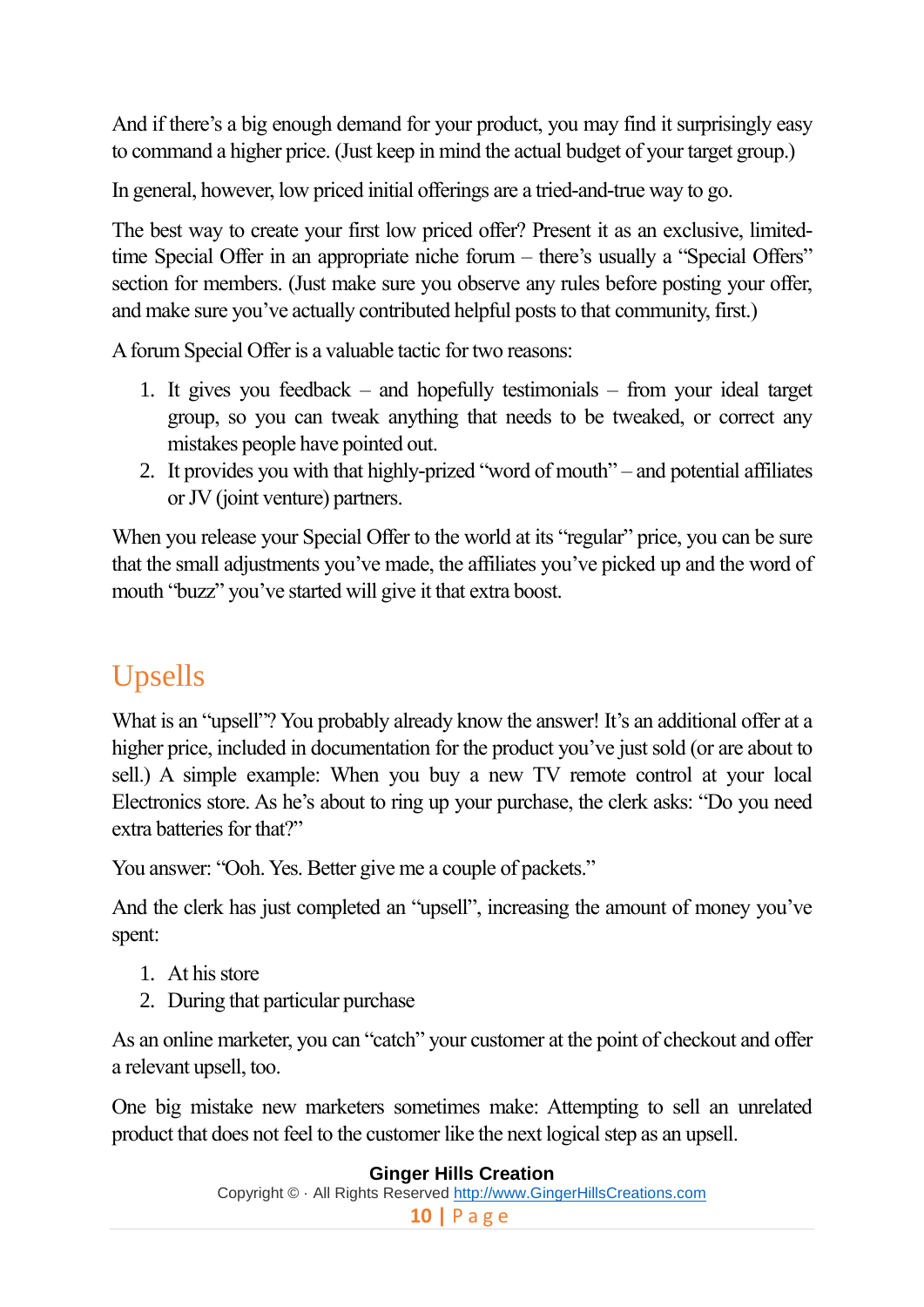Notice that in our example, our store clerk offered you batteries – something the remote you just purchased will need regularly. That is a relevant upsell, highly conducive to a "yes" answer.

If the clerk had said instead: "Hey, would you like a pair of speakers to go with your TV remote? They're only \$299.99..." you most likely would have stared at him in surprise and sudden mistrust, before firmly declining. (You're not shopping for speakers. You're not thinking "audio". Your \$14.99 TV remote doesn't even relate, price range wise, to \$299.99 speakers.)

Other places to introduce an upsell:

- On your download page
- In your "Thank you" page
- In selected emails
- In your membership sites (you can offer "lifetime" memberships, or "Gold" and "Platinum" upgrades, with more privileges and/or resources)

Upsells should be built into every part of your sales funnel. You should be thinking "upsell" even as you're planning a campaign, or writing a report.

And definitely when you're creating that first sales funnel!

# <span id="page-11-0"></span>Cross Sells

A "cross sell" is the practice of recommending additional products that compliment or enhance yours. You can add these in the same places you add your upsell offers.

Cross sells can consist of either your product – or a related affiliate or JV product. The only rule is... it should be of high perceived value to your customers; so much so that your offer comes off as genuinely helpful.

Done correctly, cross sells can not only augment your own offering (and profits!) but up your emotional value to your customer as a whole. A good, well-placed upsell can enhance your reputation and establish you as someone who is really looking out for customers' best interests.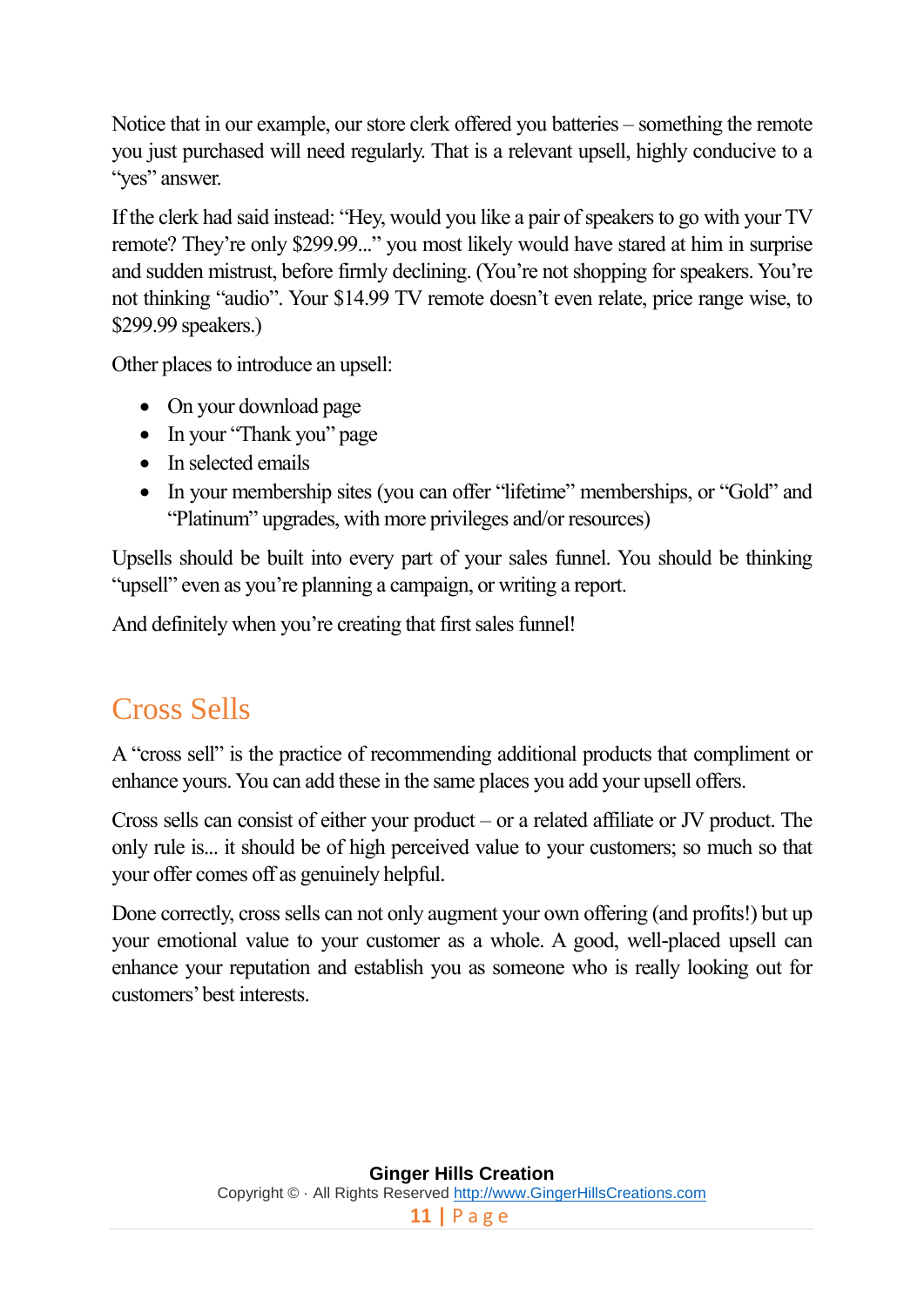# One Time Offers

One-time offers, or OTO's, make use of the "scarcity" principle. These are usually offers you see after you've purchased a product, but before you download it. ("You'll only see this once...")

Another effective place to plant an OTO: in a special email to your list. You let them know your product or service will only be offered at that price for a very limited time (scarcity) to them, privately, as members of your list (exclusivity.)

The exclusivity and the scarcity factors add a powerful double-whammy.

# <span id="page-12-0"></span>Repackaging Products

You should get into the habit of always looking to see how you can take advantage of this powerful income boosting technique. It works like this:

If you've written a Special Report, don't leave it at that. Offer it in audio and/or video format too – either as a bonus, or an upsell.

Break down your report (or video/mp3 content) – and create a 5-7 day email course.

Take that wonderful video or audio interview you've just done, and have a .PDF transcript made, which you can offer as a bonus. (Those still stuck on dial-up will love you forever!)

The other important reason to repackage products in different media?

You can create different price points. For example, you can charge more for a video series than an eBook. You can charge more for a Teleseminar than for a report.

# Repurposing Products

Once you've written that eBook and collected every penny you can for it, don't let it go to waste. Take it out a year or two later (perhaps even less) and repurpose it into an email course for your list, or a batch of blog posts.

And vice versa.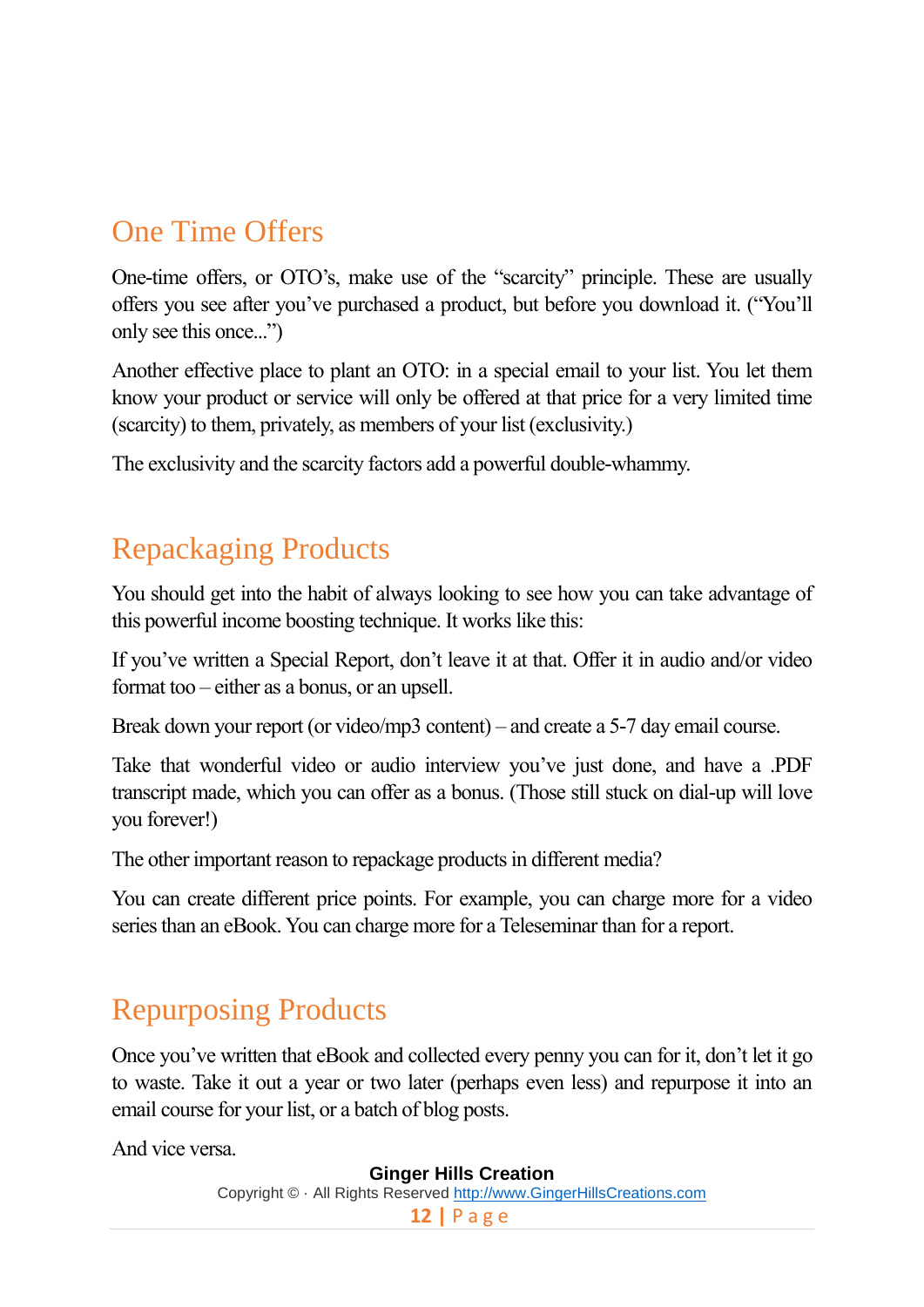Smart marketers build the equation "how many ways can I make money from this same product?" right into their marketing funnel calculations.

# Downsells

Is there ever a time to use a "downsell"? Sure there is!

You've probably seen them yourself. You've opted in to purchase Joe Blow's product, because it really looks irresistible – only you get to the shopping cart page or checkout, and discover it's \$599! Disappointed because that's way beyond what your current \$962.49 monthly salary as a bus boy will bear, you click to close. You'd love the product – but you just can't justify spending that amount.

A popup appears on your screen as you go to leave the site. It says:

"But WAIT!!!!!!!!!!!!!!! " - and then goes into an energetic spiel; something

like, "Maybe \$599 is too much of a bite for your budget to swallow right now. But did you know you can still get my amazing Traffic Volcano course – just the basics – for only \$197? That's less than HALF PRICE! You won't get the CD delivered to your door every month, or my amazing Volcano software – but you'll get all the PDFs and 20 selected audio files to help you explode your traffic off the face of the earth!"

(Notice our marketer is also repurposing his content, even as he's downselling it. That's the way you need to be thinking.)

So that's the basic principle: Take a higher end product, and offer a less expensive version of it for people who simply cannot afford your higher-priced version.

### <span id="page-13-0"></span>Recurring Income Products and Services

Regular recurring income from repeat customers is the \$20,000,000 win in the Big Lottery; the Mercedes Benz Grand Prize in the French fry sweepstakes; the meat to the potatoes.

It's is one of the 2 main areas where real profit lies – profit that means the difference between \$100 or so extra a month, and those 6-figure incomes you keep hearing about. (What's the second of the 2 main areas? "Big Ticket" items!)

How do you create recurring income/repeat customers?

1. Build trust. Do this through your free and low ticket items.

#### **Ginger Hills Creation**

Copyright © · All Rights Reserved [http://www.GingerHillsCreations.com](http://www.gingerhillscreations.com/)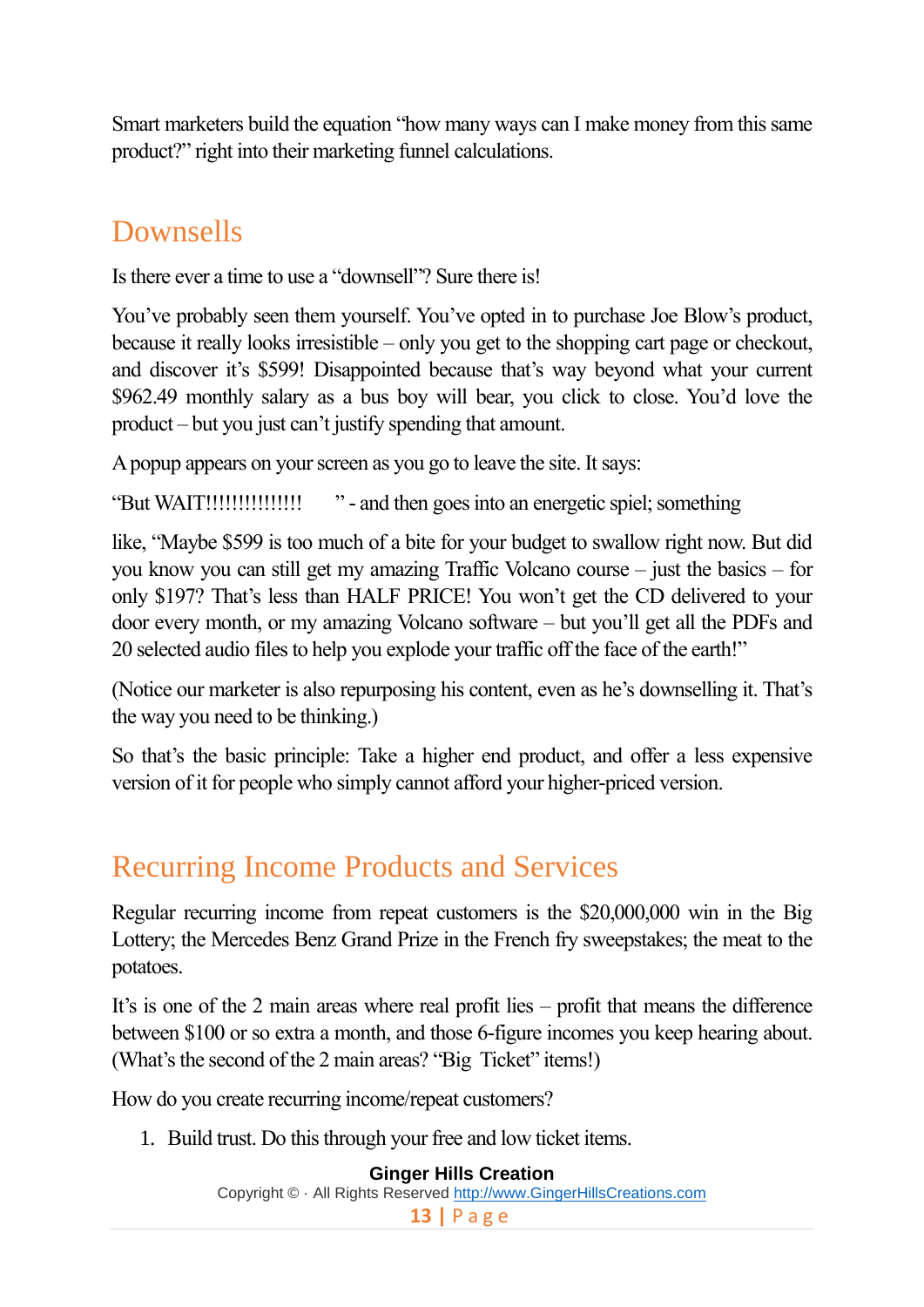- 2. Overdeliver. This does not mean bombarding your new customer with a blitz of random freebie bonuses: It means always going that one step extra to be helpful. But make sure it's a huge step; for example, offering a free report on squeeze pages – and surprising your customer with a package of 4 top-quality, superbly designed squeeze page templates as a bonus. (Unannounced bonuses with every offer are a "must"!)
- 3. Pace your offerings and know yourself. Recurring income occurs at the right psychological moment. For someone who can provide compelling proof of their expertise in a desired area, this could be almost instantaneous: such a marketer could offer a "Gold" membership site subscription right along with his free "Silver" one. Someone who is only a step or two ahead of other "newbies" would feel more comfortable offering any sort of membership site – a perfect vehicle for recurring income – only after getting a few low and mid priced products out, and under their belt.
- 4. Be consistent. Don't "disappear" for a few months, or suddenly flood inboxes with offers. Plan your offers – and the way you want them to progress – well in advance.
- 5. Teach your list that you are the "go to" person they need for success. (You do this through all your other methods, of course: answering questions on forums, through your products, testimonials, to name 3 of the most common.

When you have done all this you are ready to invite your customers to participate in offers that will bring you recurring income.

Some examples:

- Paid membership sites
- Paid membership sites upgrades (the "inner circle" principle) E.G. "Platinum" or "Diamond" levels
- Group coaching
- One-on-one coaching
- Monthly audio, video or report clubs
- Courses (long-term)

These are all great tactics to use. But how do you use them effectively? How do you prevent leaks in your funnel, where customers spill out and drift away? How do you prevent the dreaded "bottleneck", where people pile up in your funnel and spin their wheels?

That's where you need to develop your skills in the following areas...

**Ginger Hills Creation** Copyright © · All Rights Reserved [http://www.GingerHillsCreations.com](http://www.gingerhillscreations.com/) **14 |** P a g e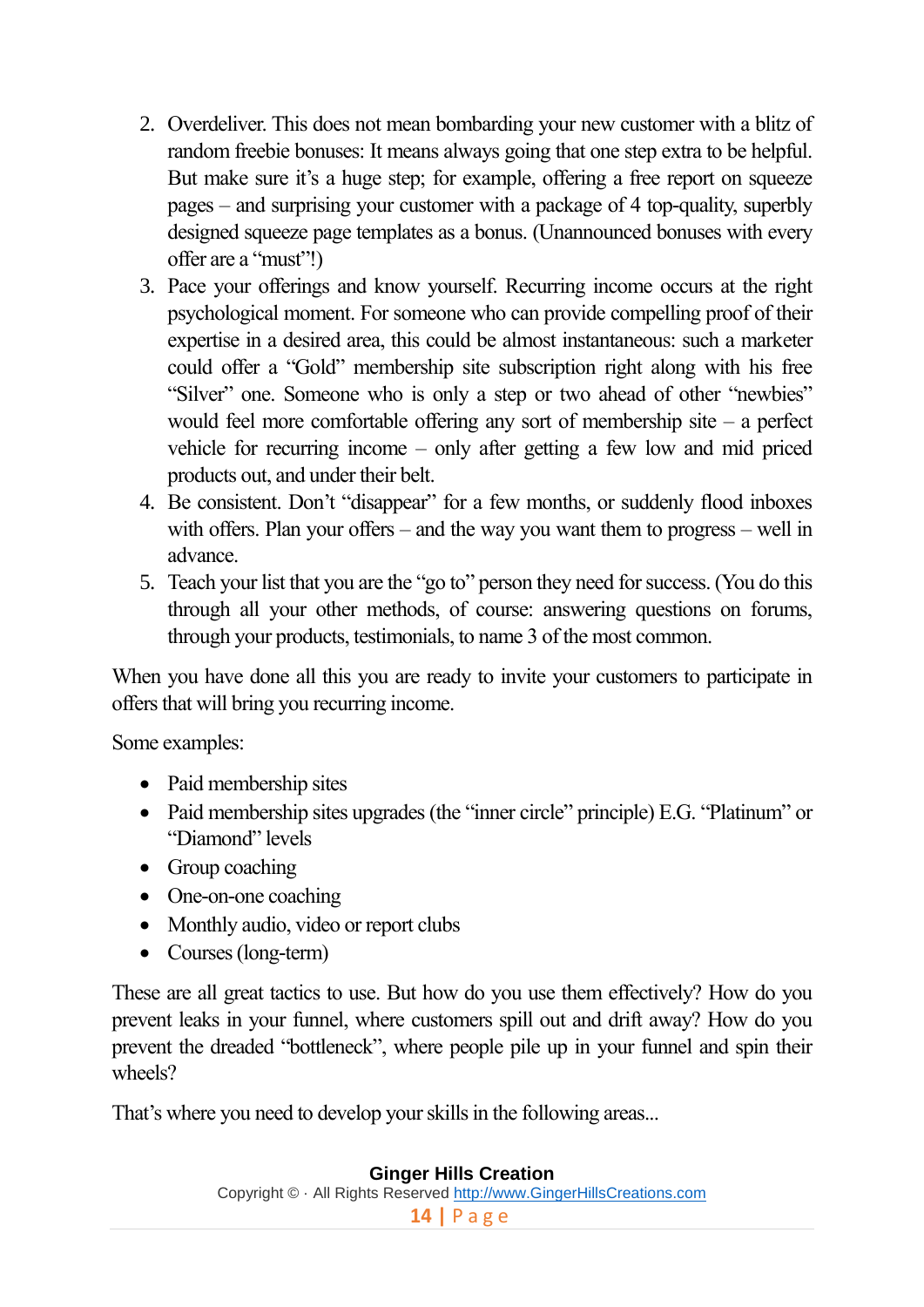# Leading the Customer Upwards through Different Price **Points**

There's an art to guiding customers through your sales funnel, so that they progress to higher and higher priced offerings until they become recurring "lifetime" customers. Getting it wrong is what causes those dreaded bottlenecks. Fortunately, although it takes diligence and a sincere effort, actually getting it right is not quantum physics.

There are 2 major principles to creating a smooth flow from price point to higher price point. Make sure that:

- 1. The next price point feels like the next logical step
- 2. Your offers are "planted" throughout your sales funnel at regular intervals

Get those two things right, and your sales will reflect your good judgment. Get either one wrong, and you risk leakage and bottlenecks.

(It all boils down to consistency – and empathizing with your buyers' journey and progress.)

In real life, not every customer – no matter how willing – may be able to progress right through your sales funnel price points to the end of the funnel. Wise marketers expect and plan for "leak points". When the customer leaves, unable to afford the \$127 10-CD course that is the next spiral of the funnel, the marketer is able to steer him swiftly out of the funnel to one of two money-making places – and make it seem like a favor!

The two places to divert your exiting customer to are:

- 1. The mouth of another of your own Sales Funnels (a lateral move, with the customer starting back at square one with your different product line or marketing campaign.)
- 2. A highly relevant affiliate product she may benefit from one that is in her price range.

If you are able to successfully help your customer step safely into your next "boat" (I.E. One of your relevant lateral marketing campaigns) at a price level she can afford, you are actually keeping her as a recurring customer. (And when her budget increases, she'll be eager to buy your high end products.)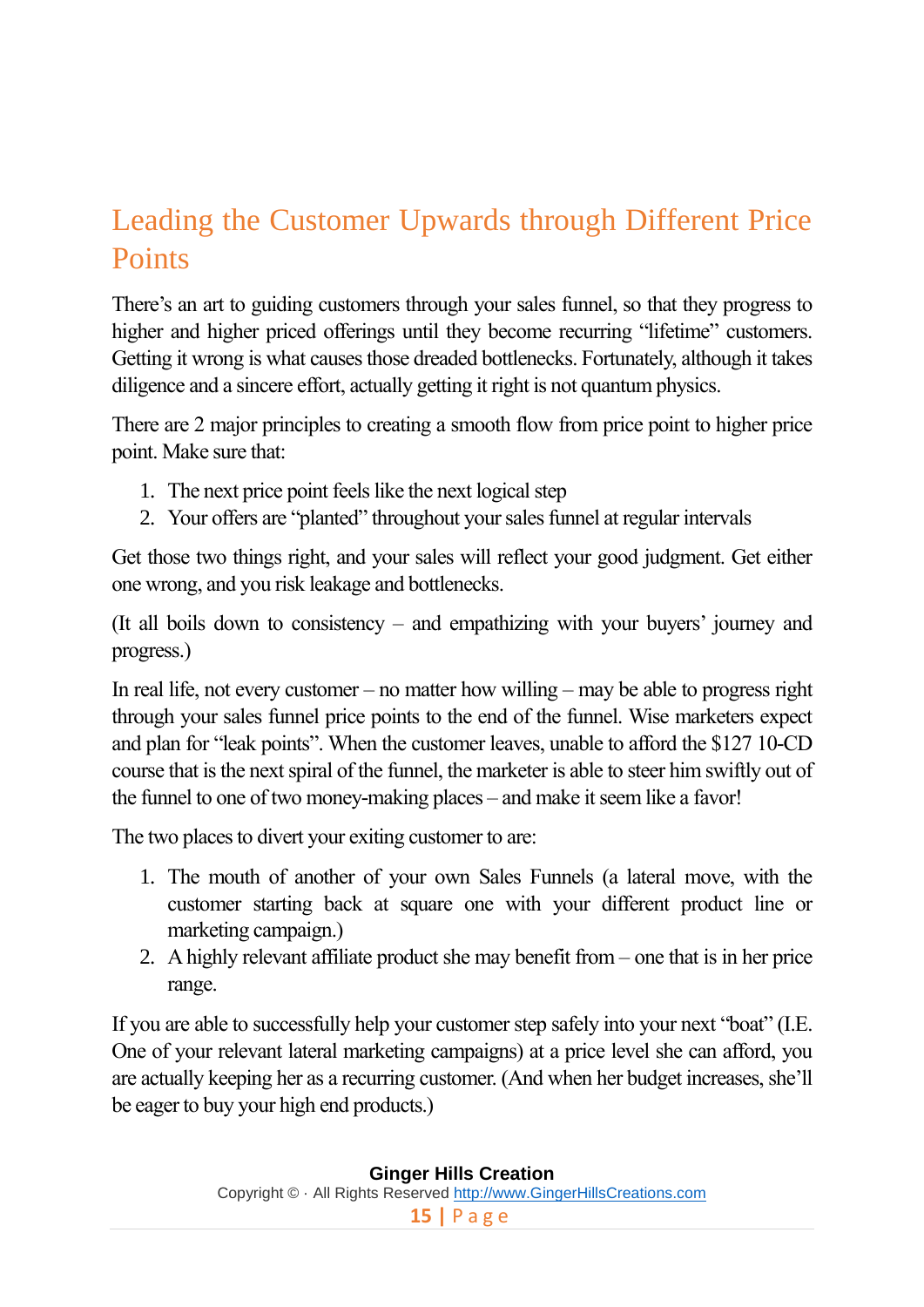You are also creating – no pun intended – "multiple streams of income". Instead of letting her disappear and slip away, you've at least maximized your profits by selling her an affiliate product on the way out the door – and keeping yourself firmly in her memory as a good and trusted resource.

You can bet she'll be on the lookout for future products you may produce in her price level – providing your content has been valuable enough and your emails consistent and regular enough for her to continue to think of you as part of her marketing journey.

It helps, at this point, if we stop thinking of the old, simplistic sales funnel model... Opt-ins



...And instead, flip the funnel so that we're looking into the funnel mouth – a true aerial view...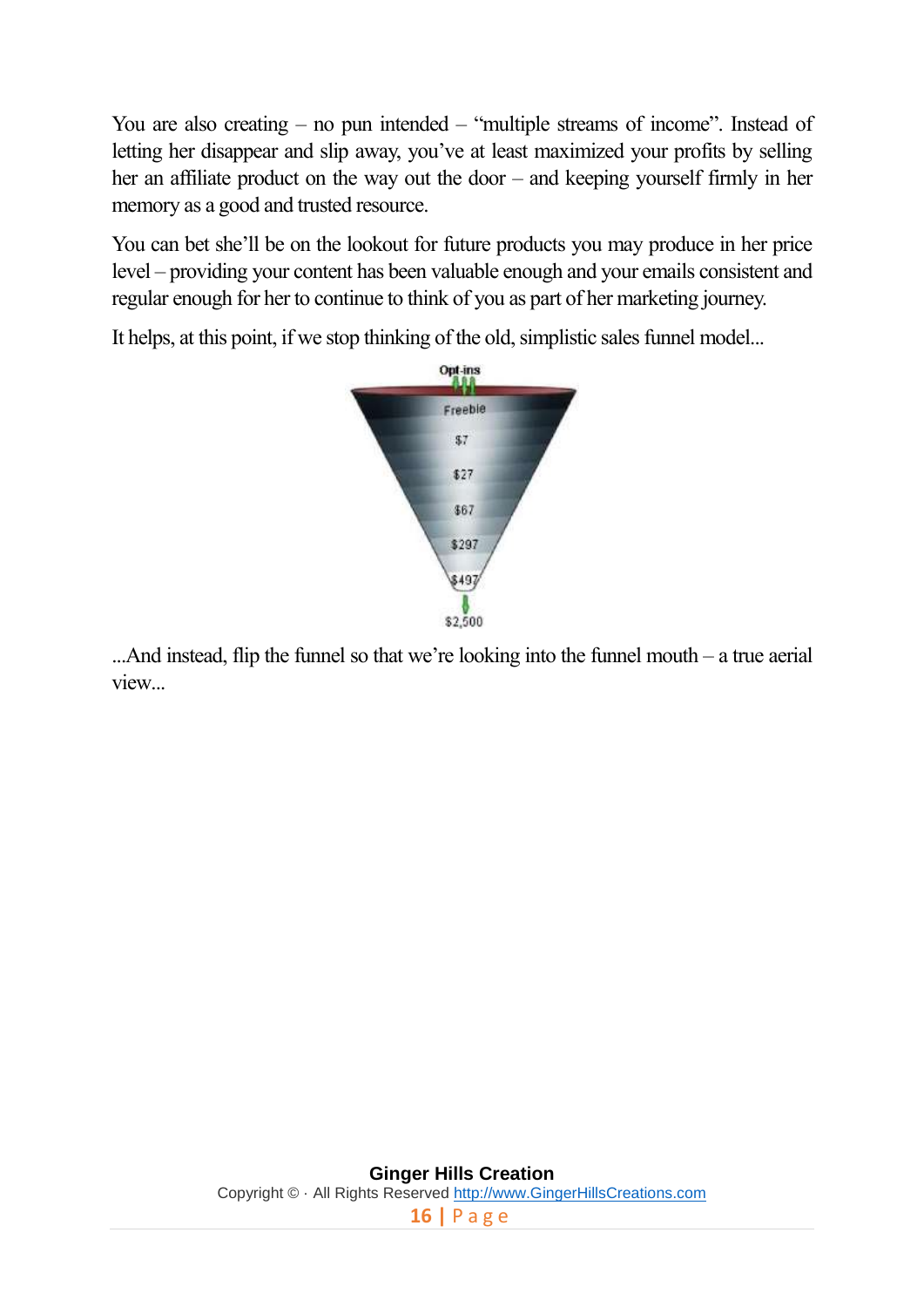

Now, pretend you're looking at Google Earth, or an Expedia map... Zoom WAY out, and the following image is what you ought to be "seeing" for your long term marketing plan for all aspects of your niche (or niches)...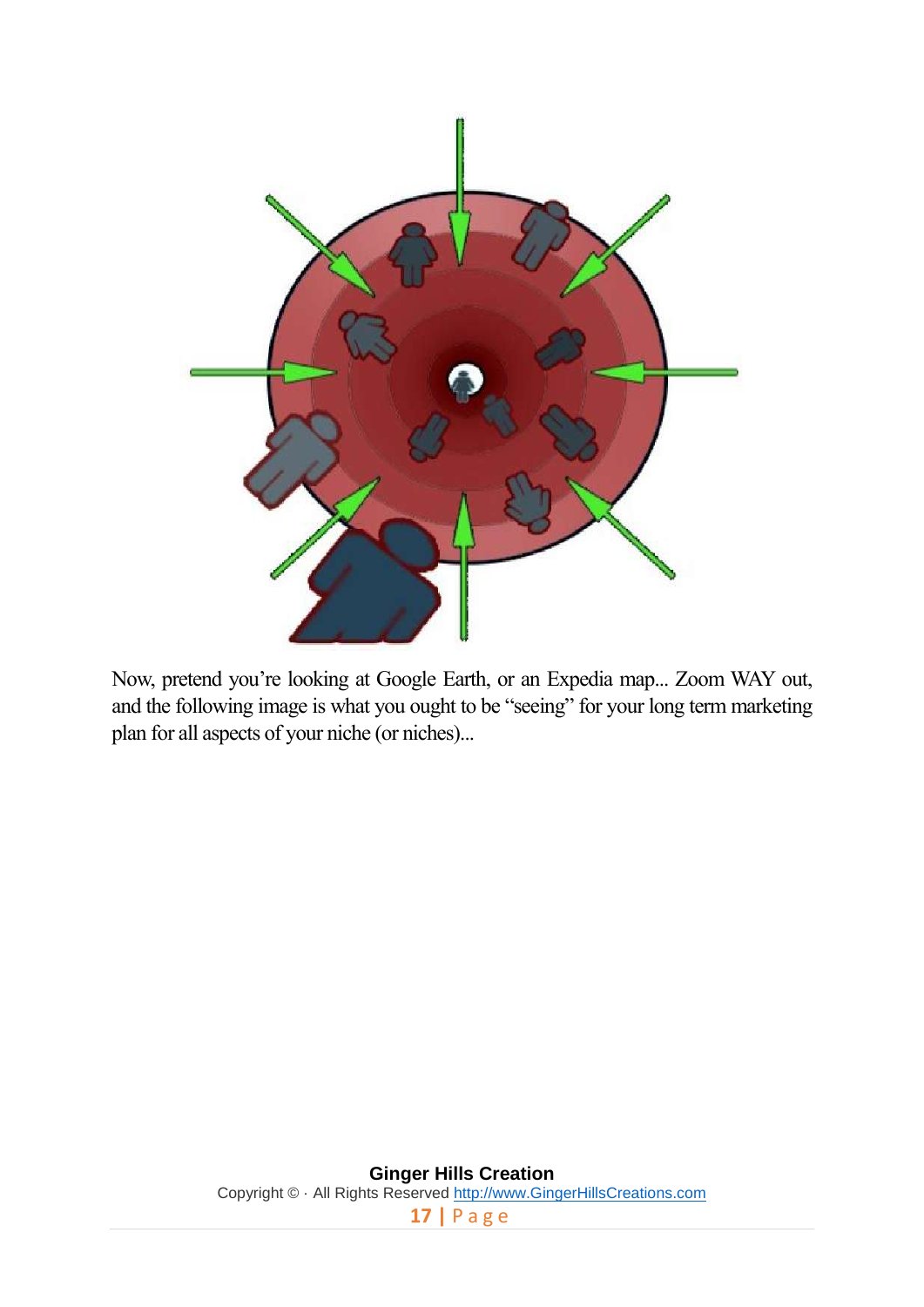

As you can see, your subscribers land in your first funnel via all your lead-generating methods – squeeze pages, article resource boxes, forum links, etc. You'll have each funnel designed so that people can either cross-migrate laterally or progress onward to your next, more high ticket (or lower ticket) funnel.

The little "people" arrows traveling through your funnels in the diagram above aren't limited to the directions I've used, of course. (That's just a simplified example.) You can have traffic flowing back and forth from any funnel, in either direction. You can bring people in via 2, 3, 4 or more funnels simultaneously – or just your basic first one. Some funnels will naturally lead to others; the rest will not.

I'll give you an example... Let's pretend for a moment your area of expertise is all things equestrian, and eventually you want to be a major force in the online equestrian world. You might spend 95% of your time for the first six months planning, designing, implementing and populating one sales funnel only – your "Buying and Caring for Horses" funnel.

But all the time you're doing that, because you planned future funnels from the start, you will have in your conscious and sub-conscious all future funnels you're going to create, to round out your online empire...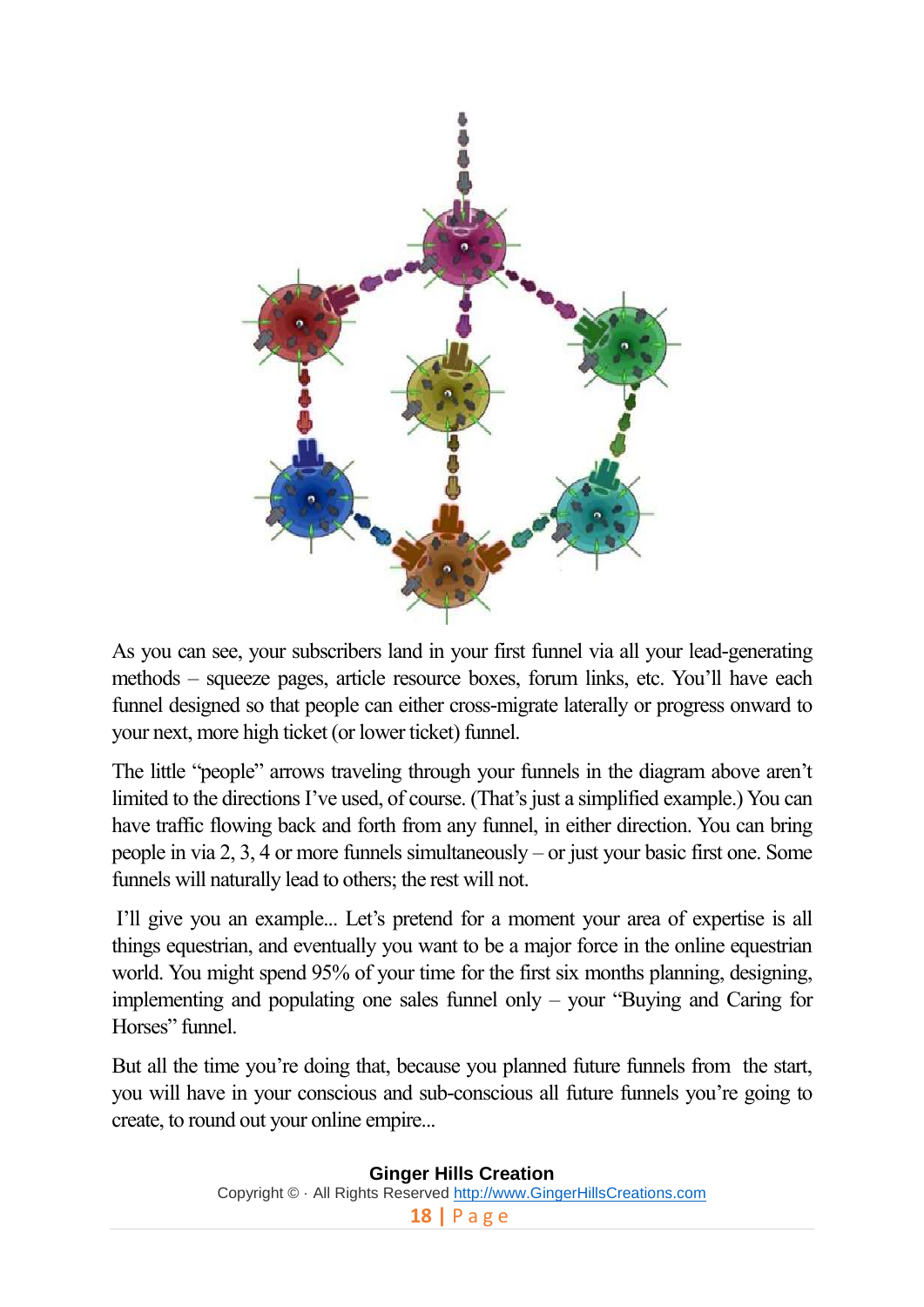

Merely knowing that next year you plan to be running a lucrative Horse Jewellery and Accessories business will help you:

- A. **Design for expansion** right from the beginning, when creating your first simple funnel. (E.G.: if you're starting out with a very simple shopping cart, you'll want to make sure it's one that allows you to export your list, when it's time to beef up your shopping cart to handle the more sophisticated functions of a serious physical product catalogue business.)
- B. **Know what not to spend time developing**. If you know you're going to specialize later in an Andalusian horse funnel, you may wish to emphasize the virtues of the Andalusian in your "overview of horse breeds" book – and you'll scrap that special report on the virtues of Hanoverians. (It might steer potential horse buyers away from thinking "Andalusian".)

Now, obviously, markets change, new opportunities arise and you may ultimately decide to change direction altogether, one day.

But for now, the more you plan for the future with your sales funnels, the more expertly, smoothly, consistently – and lucratively – you will be setting yourself up.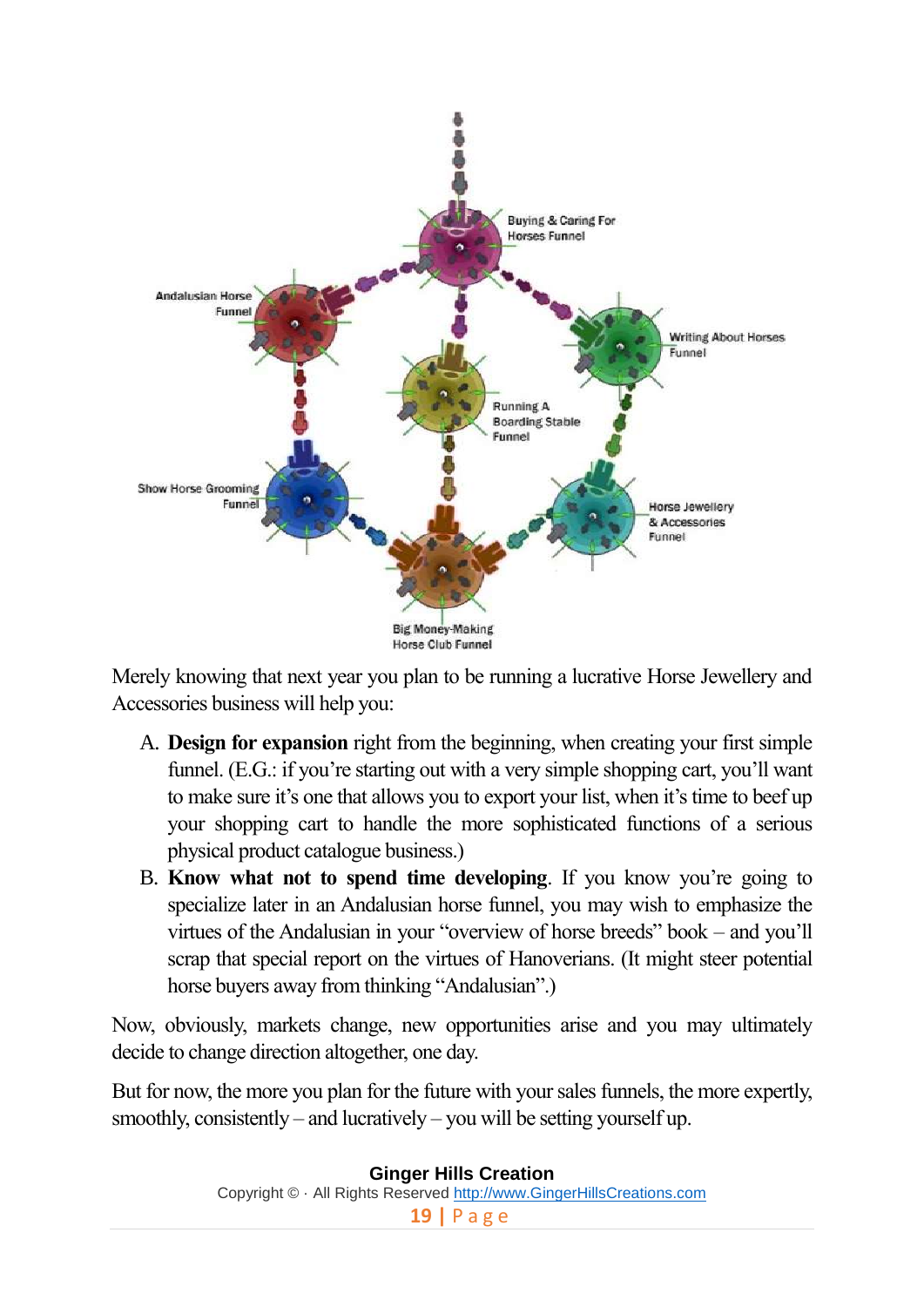# <span id="page-20-1"></span>Incorporating Affiliate Products into your Sales Funnel

One easy way to up your value in your customers' eyes – include affiliate products into your sales funnel.

But won't that take away from your own sales?

Yes – and no.

The whole key lies in genuinely putting your customer first – that rule is absolutely crucial. Keep it natural. Make sure that the affiliate product you're recommending is not only perfect for your list, but also something that really enhances your own products.

But there's another tactic to explore... Do your best to find and promote high ticket items as your affiliate product. That's where many seasoned marketers insist the real profits lie.

Just make sure you've tried the affiliate product yourself. And be sure to observe the new FTC revised guidelines (effective December 1, 2009), when promoting affiliate links..

# <span id="page-20-0"></span>Leading the Customer up through Different Price Points

Getting your customer to progress through your different price points should feel as easy and natural for them as falling off the proverbial log. In order to do that, you have to know your market – and your individual customer – as well as you know your family members.

While it's true that you as seller and your customer as buyer go through the funnel together, your journeys are not wholly identical. For one thing, you want to get on with the business of selling – but it will take your potential customer several exposures until she decides (or suddenly discovers) she needs your first product. You have to respect and allow for this time lag.

The most important thing you can do is put yourself in her shoes. There's no cut and dried rule on exactly what steps to take, in order to achieve this, but

it's all part of keeping things natural, not seeming to force the pace (while actually "prompting" it quite assertively). Above all, keep empathizing with your customer. How would you feel, if you were her, right now?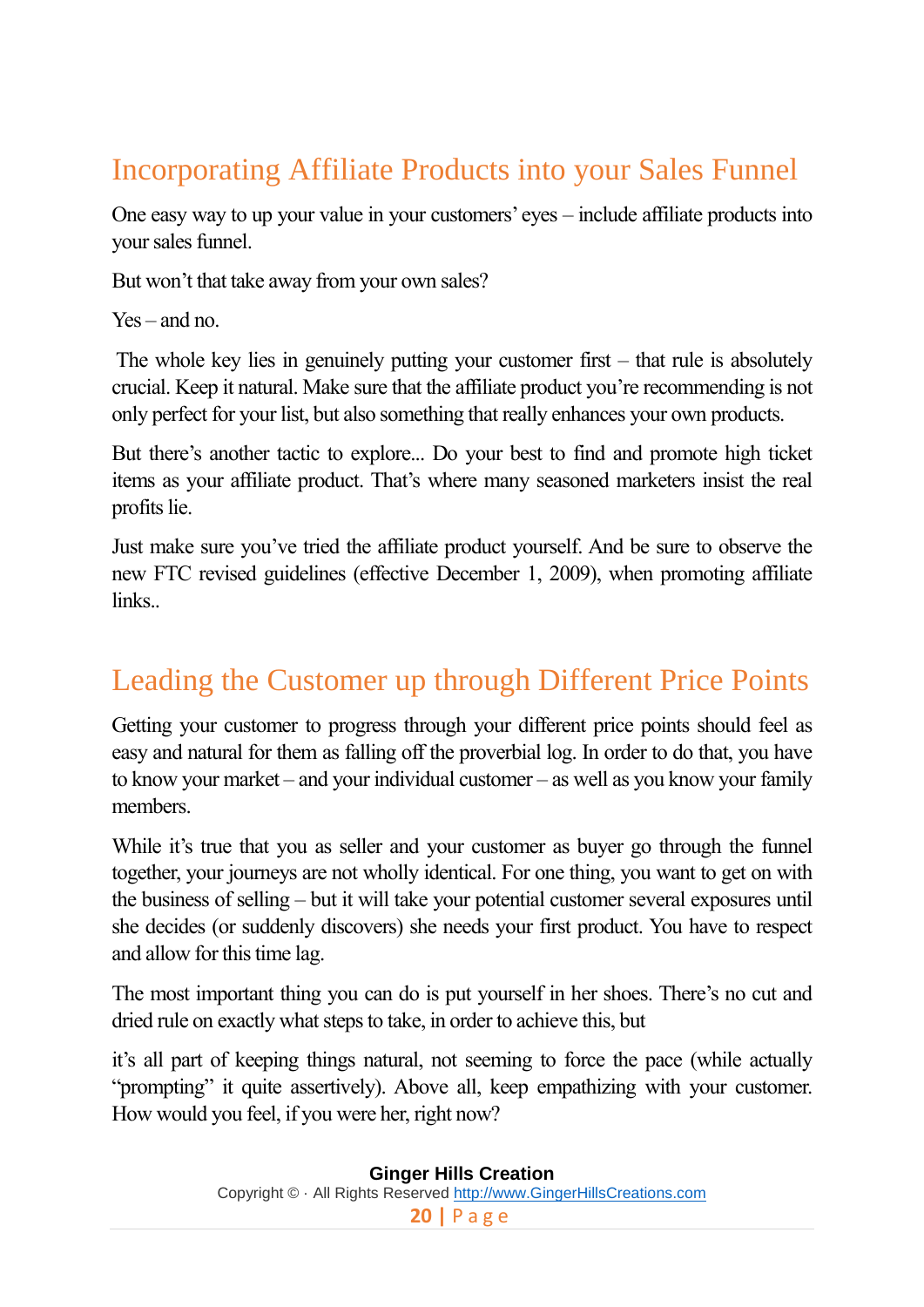Another major key to keeping in tune with your sales funnel: Take the time to track everything – email campaigns; opt-out points; which squeeze pages convert better than others; which email links drive customers to your products and which ones are ignored... If tracking is new to you, and you don't at least have Google Analytics, then create a new account with Google and sign up for it straight away!

With Google Analytics, you can also use the Goal Funnels tool. This is particularly helpful in tracking exactly where people "leak" without purchasing, during the shopping cart process. Knowing which page is causing people to abort the purchase is a useful step towards discovering the problem. You can test it, or have others test it for you (and sometimes it's obvious at a glance what the problem is – for example, a link that doesn't work.)

But you can even track through your cPanel, via your FTP program. Log in to your server, and see which pages are getting the most attention.

# <span id="page-21-0"></span>2 Sales Funnel Super Tips

There are a couple of basics that are so essential to a successful sales funnel, I call them my "super tips".

1. When deciding what to put in your sales funnel – go check out your competitors. See what they're doing, and what's selling like hotcakes; which products are creating all the buzz.

If you don't know who your competitors are, a simplistic way to find out Iinvolves running a Google search on your primary long-tailed keyword phrase – then checking out the results on the first Google page that comes up. (Use a plug-in like SEO Quake, if you have Firefox as your main browser – that will allow you to view each site's true page rank, as well as many other vital statistics.)

Then read all the reviews you can, to see what their customers love – or hate.

Pay particular attention to the "hate" letters: These identify the "holes" you can fill with your product.

In other words, take what they do (poorly or well) – and do it significantly better.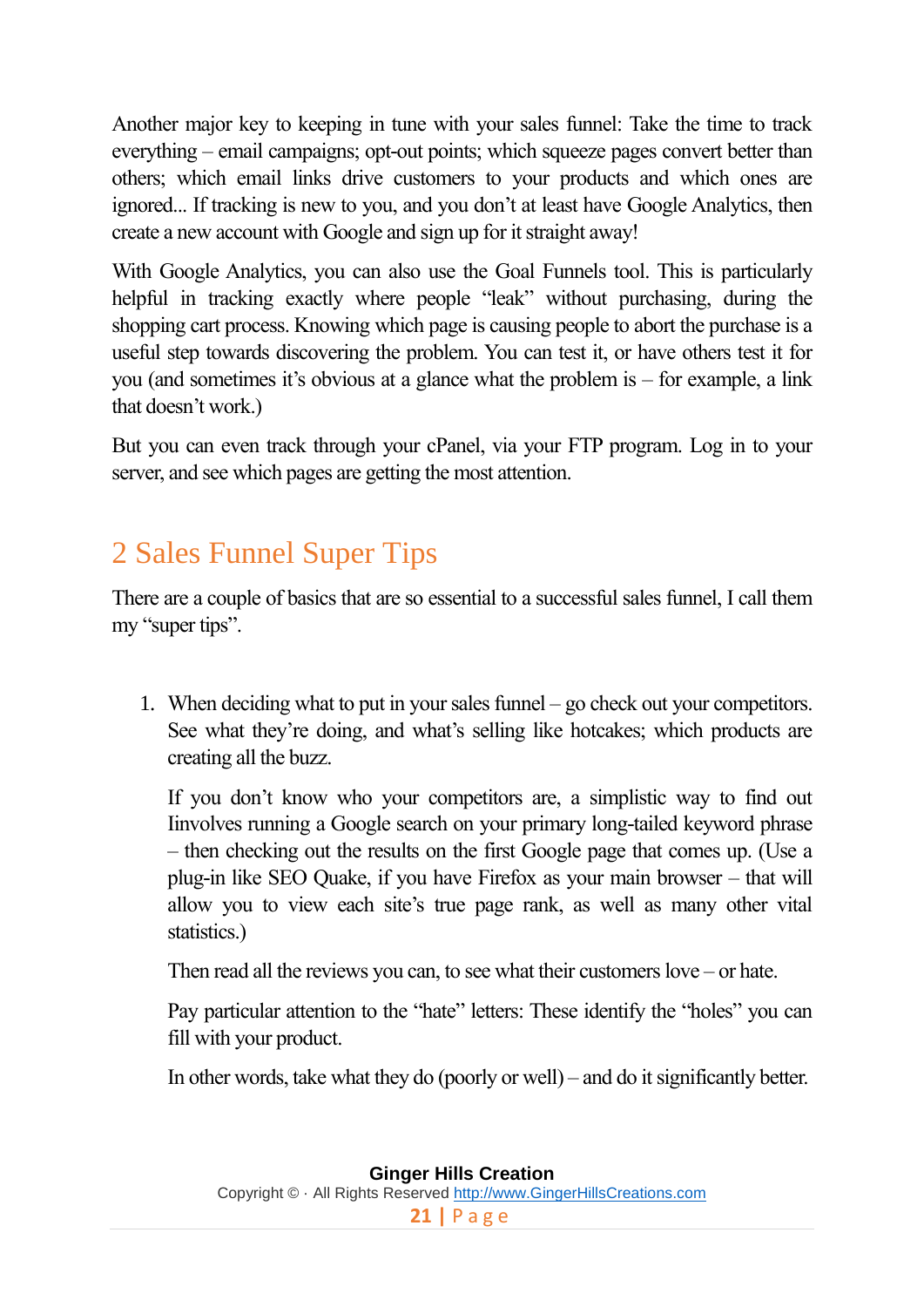2. It's not always possible, but do try your best to keep your products "evergreen" – meaning that even if someone buys them 10 years from now, they won't be out of date. This makes them easy to repurpose.

# <span id="page-22-0"></span>12 Sales Funnel Mistakes

- 1. Creating a product, then looking for customers. Always identify the need first then create the product or service to fill it.
- 2. Creating one offer and expecting it to provide you with a complete business
- 3. Not spending enough time on research first.
- 4. Not asking your market for feedback
- 5. Not looking at the "bigger picture"- how your sales funnel fits into your overall marketing plan.
- 6. Not testing and tracking at every step.
- 7. Using the wrong medium for your message. (For example, if you wanted to explain how to perform a complex technical task to your customer, you wouldn't use an audio file; you'd create a video and easily show them "how".)
- 8. Ignoring or not planning for customer service issues. If you're too busy to respond personally, set up a Help Desk and outsource it to a Virtual Assistant (VA). Make sure all refunds are processed promptly. Refunds will happen – but hopefully not too many.
- 9. Focusing on selling, instead of thinking about your buyers and their needs
- 10. Not remembering that customers typically need 7-12 exposures product before buying – just as in the offline retail world.
- 11. Bombarding your list with offers, and not giving them space to"breathe"
- 12. Putting affiliate links on your squeeze page (happens more than you might think!)

# Collecting Opt-Ins

Keeping in mind that it does usually take prospects several exposures before they finally buy, the best way to collect solid opt-ins is two-fold:

- Make sure you perform thorough keyword and targeting research
- Give your future customers more than one way to find you. Be a presence on their forums (always a helpful one, with a ready answer.) Join social networking

#### **Ginger Hills Creation**

Copyright © · All Rights Reserved [http://www.GingerHillsCreations.com](http://www.gingerhillscreations.com/)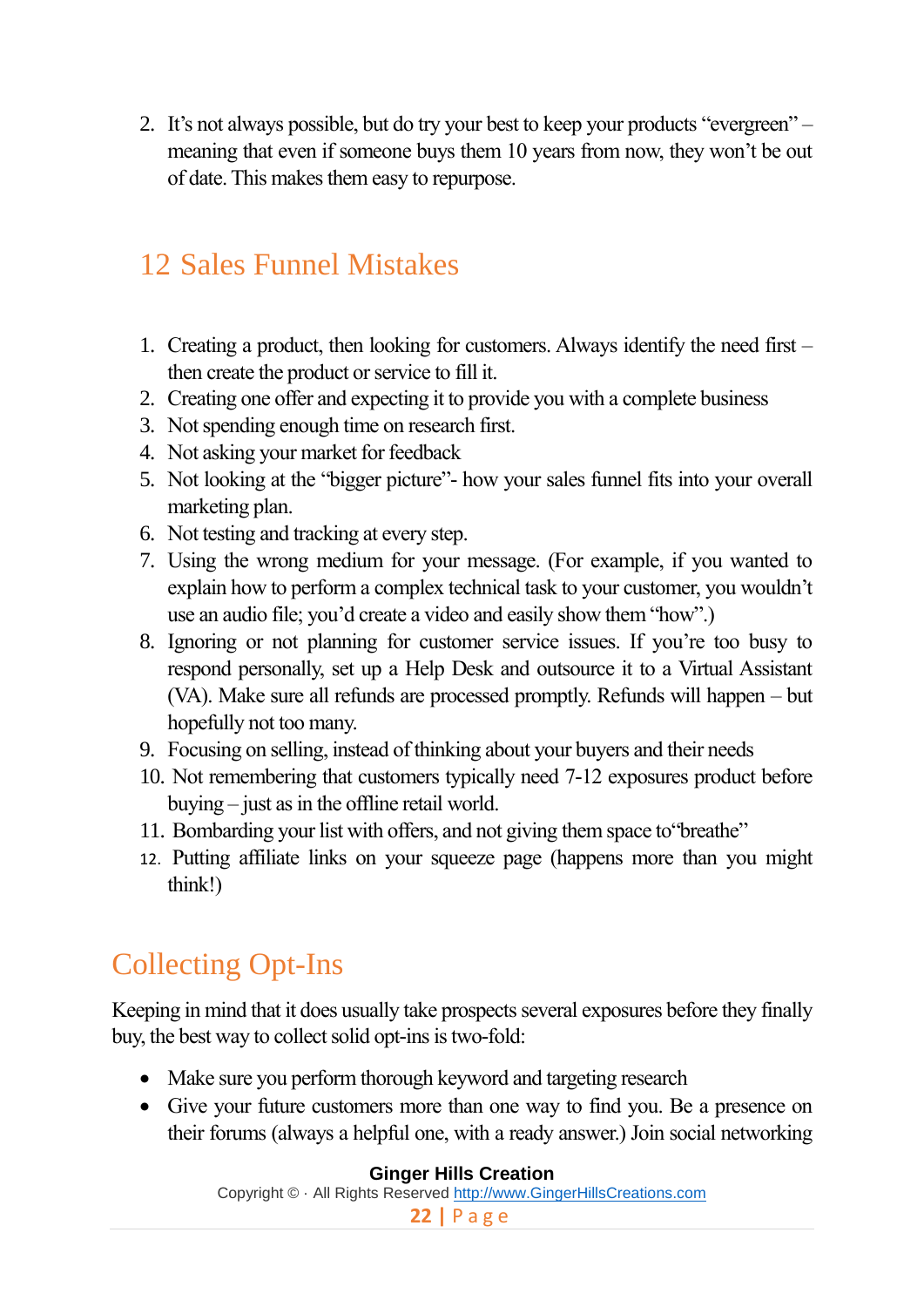groups like Twitter, Facebook, LinkedIn, MySpace and the like. Create Squidoo pages. Offer to be a guest poster on relevant blogs. And of course, create punchy, potent landing pages!

Some of these methods will feel more natural to you than others. Play to your strengths, and don't waste too much time learning new skills if they're not absolutely necessary (your marketing overall plan and sales funnel should actually help you decide that question!) Outsource anything you can, and keep your focus on the things you do best.

Above all, however, always remember... your focus should be on your ideal customer: Never on yourself! Focus on their needs, and your sales will reflect that. Give them enough glimpses of your personality to allow them to see your unique difference – and don't be afraid to show that difference, because ultimately, that is what will weed out customers who won't be happy (and who will cause endless problems – and refunds – because of it) and attract highly qualified ones right on your wavelength. However, don't bombard them with intimate personal details – if you tell a story about yourself, make sure it relates to your reader and is really all about her!

# Building your Prospects List and Buyers List

The most important thing to do, when building your list, is to focus not on sales but on lead generation. This simply means capturing names and email addresses for your prospects list.

There are many techniques you can use, starting with that all important opt-in box on every page of your site and, of course, your dedicated squeeze pages.

And you don't have to give a freebie away. You can simply ask them to sign up for your newsletter – just make sure you give them a strong and specific reason, and don't forget your "call to action" phrases. Tell them what to do and how to do it.

You don't just stop, however, once you've captured their subscription. Remember it will take the average prospect 7-12 further exposures to you and your product – reminders that you exist and can help them – before they will actually buy something. So you need follow-up emails stacked in your autoresponder.

These can include solo emails, offers of an email course (or another email course, if that was your sign-up freebie) or – most important of all – priceless tips, with no attempt at a sale (though do put relevant sales links in your signature: Most people will not perceive that as "pushy".)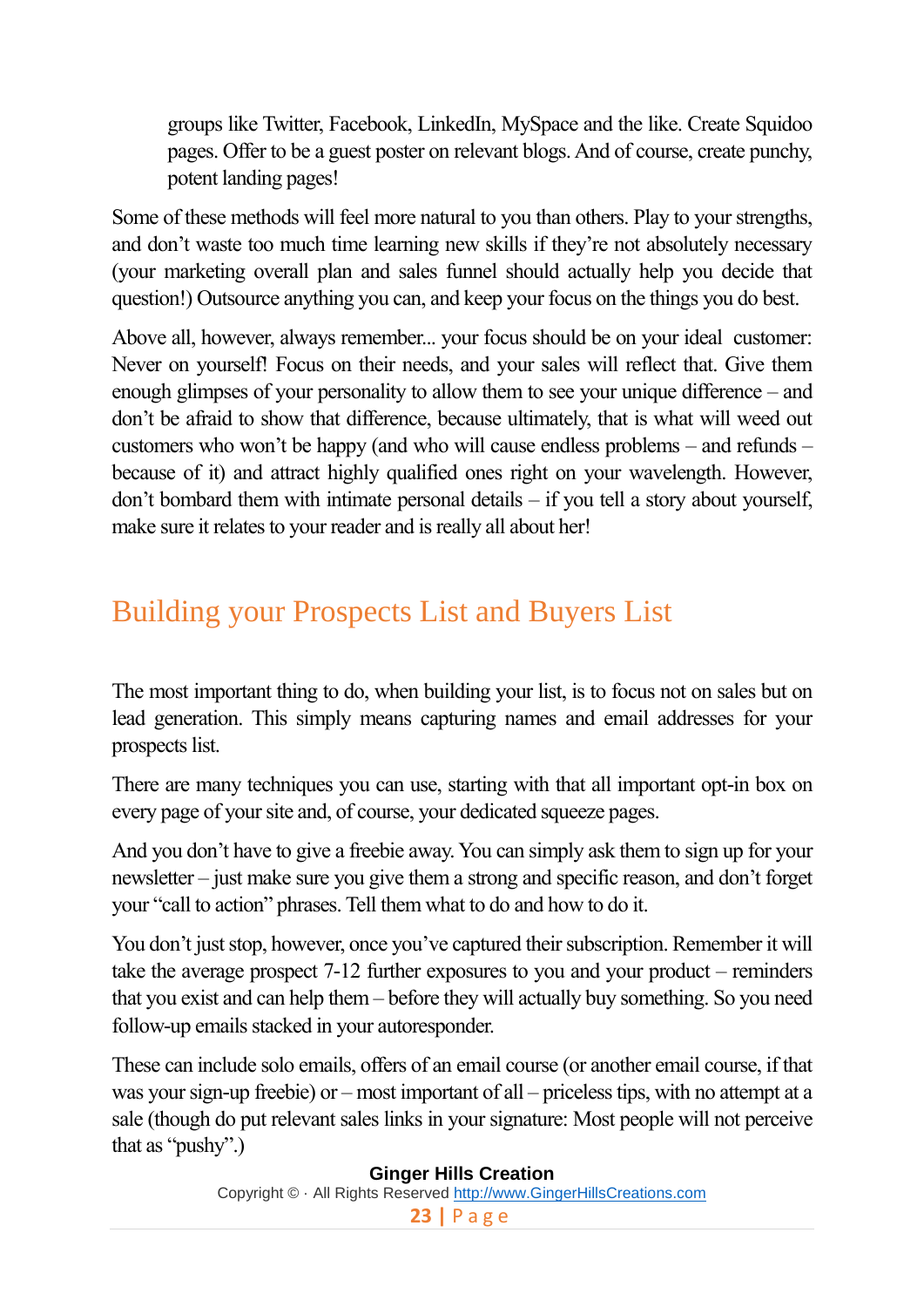# <span id="page-24-0"></span>Separating the Two Lists

The most important action you can take, once your prospect becomes a buyer, is to migrate her from your prospects list to your buyers list. Most people become annoyed if they've already bought an item, but continue to receive emails inviting them to buy that same product. They feel as if you don't value them as a customer and don't remember their existence – so get them onto a buyer's list straight away – with different products and offers that enhance and enrich the benefits of the product you just sold. (And in between, don't forget to keep sending valuable tips, without sales pushes.)

Ideally, as they progress through your funnel, you should migrate them to multiple different lists – the more specific, the better. But if all this seems too complex and you are uncomfortable with your autoresponder and have real trouble mastering the flow, consider outsourcing this area to a VA who specializes in autoresponders and autoresponder emails.

## <span id="page-24-1"></span>Tools and Resources

Here are links to 3 free tools you may find it helpful to use, to help you calculate, plan or set up your new sales funnel(s):

- SmartDraw is a highly sophisticated diagram program that will not only draw sales funnels, but several other useful business diagrams, too.
- Sales Funnel Calculator from MathMarketing will help you calculate how much you can realistically make from sales.
- Inspiration a simple, graphic-based "mind mapper". Can help you plan, think through and prioritize your sales funnel steps.

### <span id="page-24-2"></span>Autoresponder Basics

Make sure you get a good autoresponder, which is up to the job:

 Aweber, GetsResponse, iContact, Oprius are all top quality autoresponders. (iContact is unique from the other 3, in that it gives you the option of not using a double opt-in for lead generation capture.) Before you rush to subscribe, however, be aware that some shopping carts (like WahmCart) actually include autoresponders.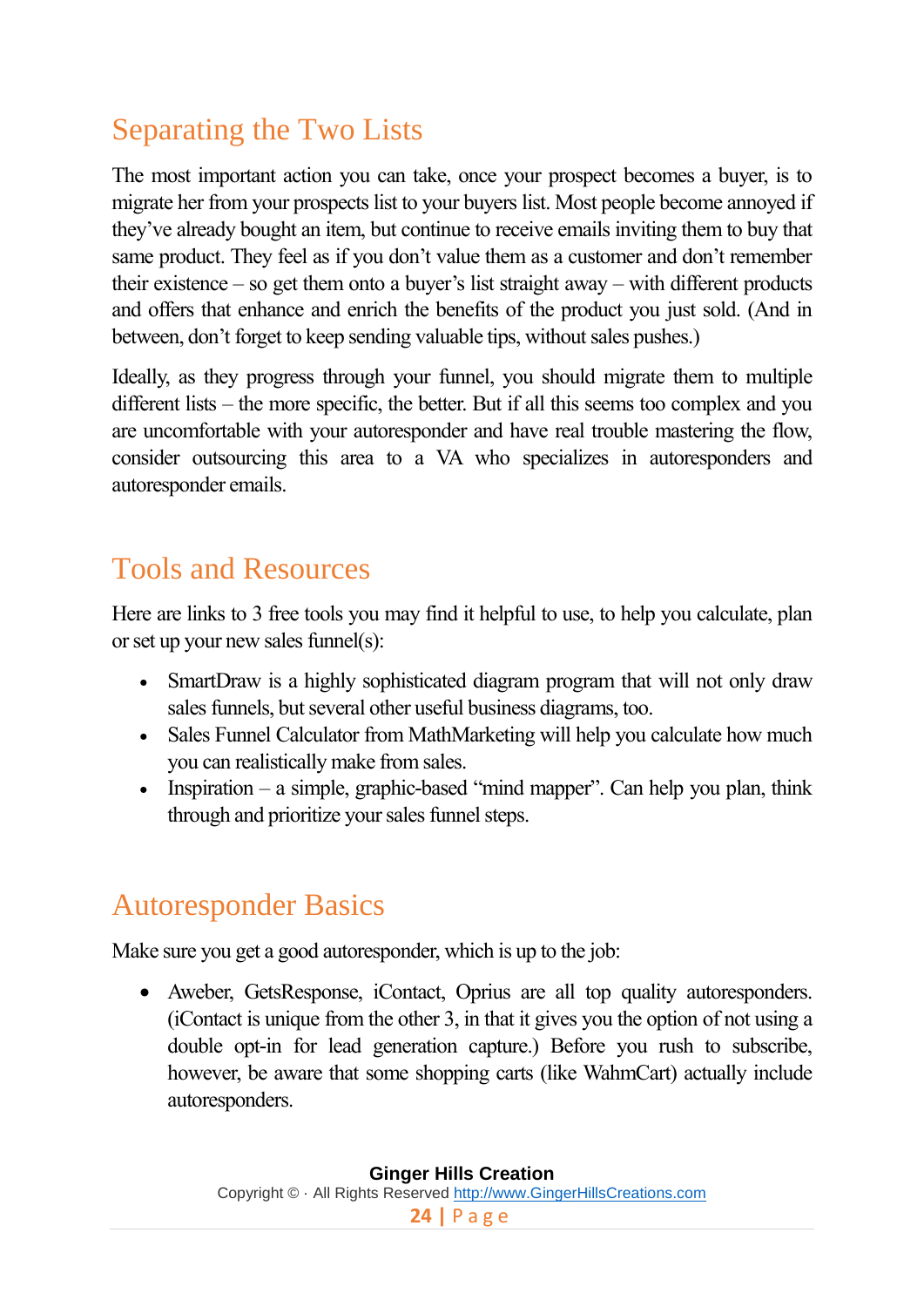Be aware that as your subscribers increase, most autoresponders will up their prices for the increase in your usage of their system. When your list passes a certain number – usually around 10,000, there'll be a price increase.

But if this happens to you, you should be able to afford the price increase – and consider it a good thing!

When planning to use a shopping cart autoresponder, script, or service like Aweber, select one which will allow you export and import your lists, should you ever switch service providers.

One final caution: avoid free autoresponders. They are usually laced with the provider's ads – and that is deadly for your landing pages and sales material!

## <span id="page-25-0"></span>Payment Processors

You don't need to be intimidated by the whole issue of autoresponders and payment processors. In fact, a good rule to remember, when starting from zero: don't overtax your budget. Increase your purchases and monthly fee services as your profits start to generate. Don't be paying out more per month than you take in, if you can help it!

And, of course, it helps to plan for these necessary increases in service as you anticipate your list growth, too.

In fact, one of the easiest ways to get going with paid products is to pay a \$50 fee and offer it through Clickbank, if you like. The advantage to Clickbank: it performs many important functions for you, such as providing the payment processor and being your affiliate manager.

### <span id="page-25-1"></span>Incorporating an Affiliate Program

But there's one more important sales funnel component we haven't yet mentioned...

One of the most vital sales strategies that separates the "pocket money" marketer from the big earners: Running your own affiliate program. Have a resource center set up for your affiliates, filled with graphics, ads and code they can use, as well as sales tips and tutorials, and pre-written emails.

The happier your affiliates are with your support, the more enthusiastically (and easily) they will promote you.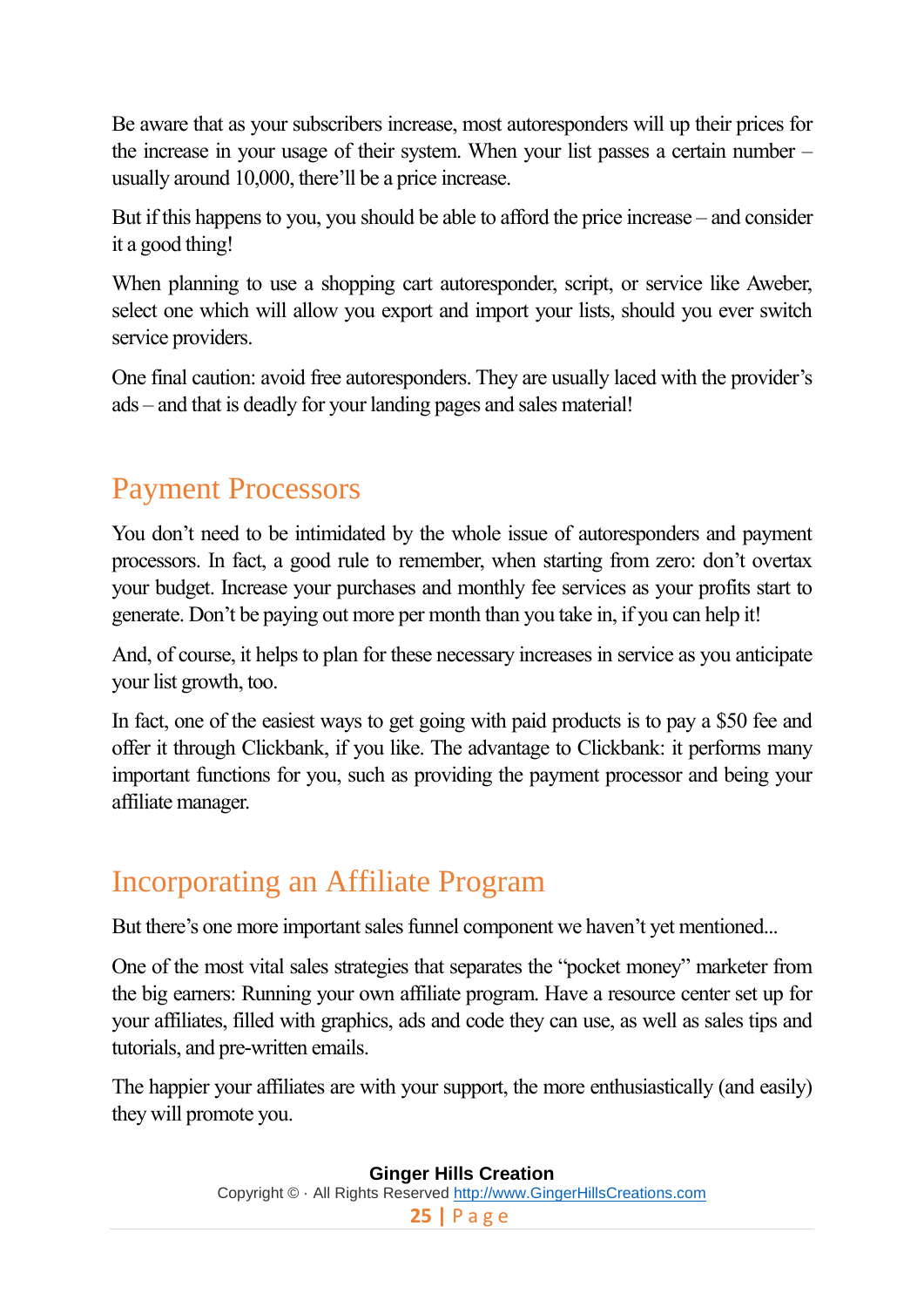In fact, that brings us to the last major recommendation in our special report: using JV (joint venture) partners.

Again, this doesn't need to be a complex, intimidating process. All you need to do is fit the right offer to the right marketer – and more importantly, to her list. If you have a product or a brandable report that could benefit Ms. Bigname's list, don't hesitate to approach her and simply suggest she review it, pointing out why it's valuable to her list and offering her a good commission rate  $-75%$  to 100%. (Remember, that first product is really there to build your list. By using her large list, you're capturing perhaps thousands of subscribers without lifting a finger. You might decide that is worth 100% commission offered to a "super affiliate".)

And that brings us to the end of our sales funnel overview. Some of the techniques and tips you've received will most likely need further study on your part – but don't be intimidated. Remember, you can plan for more complex operations and goals, even before you've got there. All you need to do is keep your first funnel simple – and concentrate on your ideal customer and his or her needs!

On the following 2 pages are 2 simple worksheets you can use, to help get those brain sparks going. Print them out and use them as many times as you like!

| <b>My Business Strategy</b>                        |
|----------------------------------------------------|
| My niche target is:                                |
| In one year, I plan to have [quantity] __ funnels. |
| In 3 years, I plan to have __ funnels.             |
| In 5 years, I plan to have __ funnels.             |
| In 10 years, I plan to                             |
| Income I would like to generate in: 6              |
| months                                             |
| 1 year                                             |
| 3 years                                            |
| 5 years                                            |

### <span id="page-26-0"></span>My Business Strategy

#### **Ginger Hills Creation**

Copyright © · All Rights Reserved [http://www.GingerHillsCreations.com](http://www.gingerhillscreations.com/) **26 |** P a g e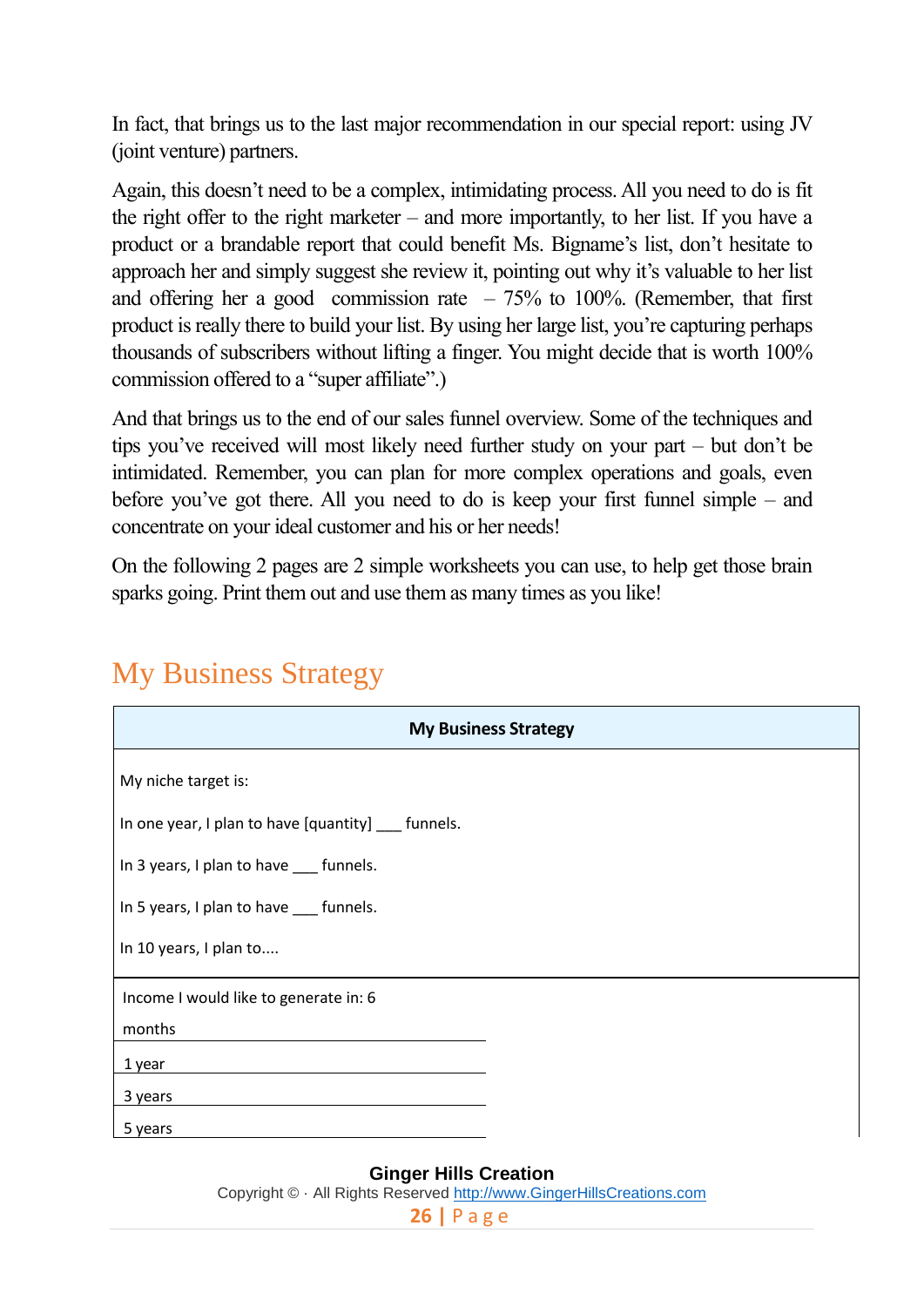| 10 years                                                                                                                                                                                    |                                                                                                                                             |
|---------------------------------------------------------------------------------------------------------------------------------------------------------------------------------------------|---------------------------------------------------------------------------------------------------------------------------------------------|
| <b>Reminders: What I Will Need</b>                                                                                                                                                          | <b>Hints: My Strategy</b>                                                                                                                   |
| Domain name registration<br>Autoresponder<br>Basic web hosting?<br>Reseller web hosting?<br>Shopping cart<br>Payment processor?<br>Specialty software<br>Tracking software or subscription? | Blog(s)<br>How many?<br>Landing pages:<br>Opt-in boxes on every page<br>Email courses<br>Free or paid?<br>Article marketing<br>Social Media |
| <b>Outsourcing Plan:</b>                                                                                                                                                                    | Purchases to be made this year:                                                                                                             |

# <span id="page-27-0"></span>My Sales Funnel

Use this simple planner as many times as you like, for each sales funnel... Note that the "spiral" markings are just visual guidelines: If you prefer, print this page out and use a